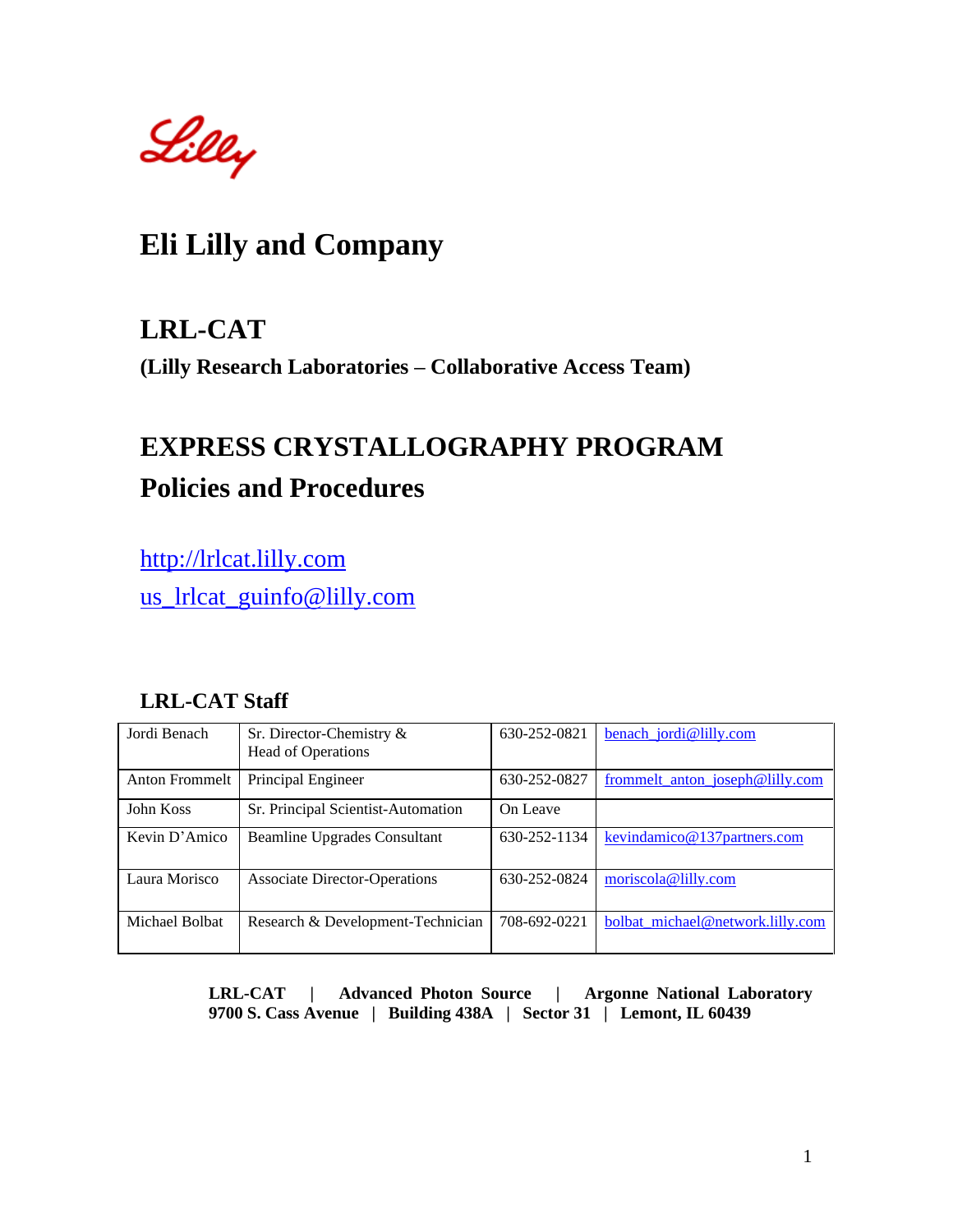# **Table of Contents**

| 1. |        |                                                                  |  |
|----|--------|------------------------------------------------------------------|--|
| 2. |        |                                                                  |  |
|    | 2.1.   |                                                                  |  |
|    | 2.2.   | Review Procedures for LRL-CAT Express Crystallography Program  5 |  |
|    | 2.3.   |                                                                  |  |
|    | 2.4.   |                                                                  |  |
| 3. |        |                                                                  |  |
|    | 3.1.   |                                                                  |  |
|    | 3.2.   |                                                                  |  |
|    | 3.2.1. |                                                                  |  |
|    | 3.2.2. |                                                                  |  |
|    | 3.2.3. |                                                                  |  |
|    | 3.2.4. |                                                                  |  |
|    | 3.2.5. |                                                                  |  |
|    | 3.2.6. |                                                                  |  |
|    | 3.2.7. |                                                                  |  |
|    | 3.3.   |                                                                  |  |
|    | 3.3.1. |                                                                  |  |
|    | 3.3.2. |                                                                  |  |
|    | 3.3.3. |                                                                  |  |
|    | 3.4.   |                                                                  |  |
|    | 3.4.1. |                                                                  |  |
|    |        |                                                                  |  |
|    | 3.4.3. |                                                                  |  |
|    | 3.5.   |                                                                  |  |
|    | 3.6.   |                                                                  |  |
|    | 3.6.1. |                                                                  |  |
|    | 3.6.2. |                                                                  |  |
|    | 3.6.3. |                                                                  |  |
|    | 3.7.   |                                                                  |  |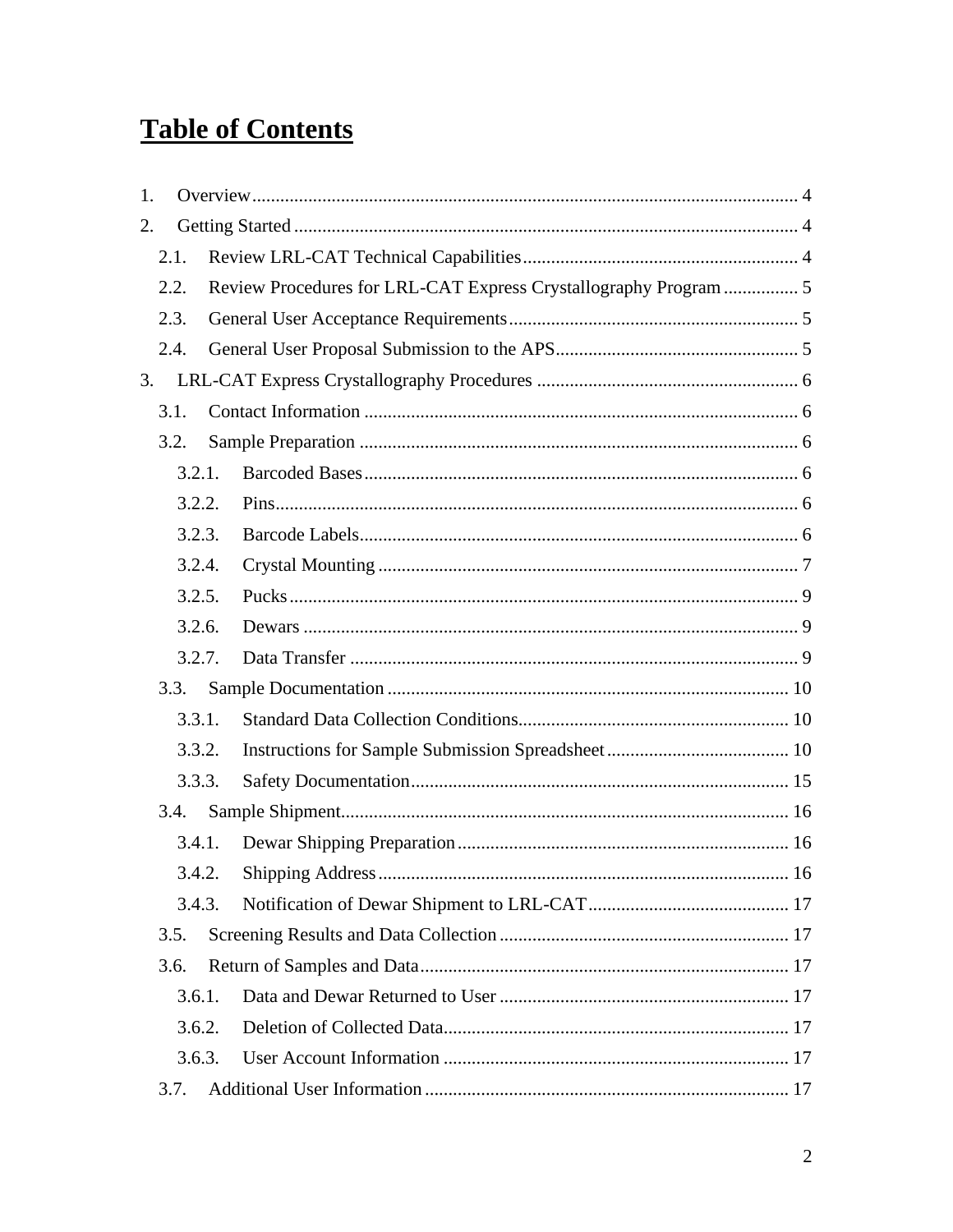| $\mathbf{4}$ . |  |  |  |
|----------------|--|--|--|
| 5.             |  |  |  |
| 6.             |  |  |  |
|                |  |  |  |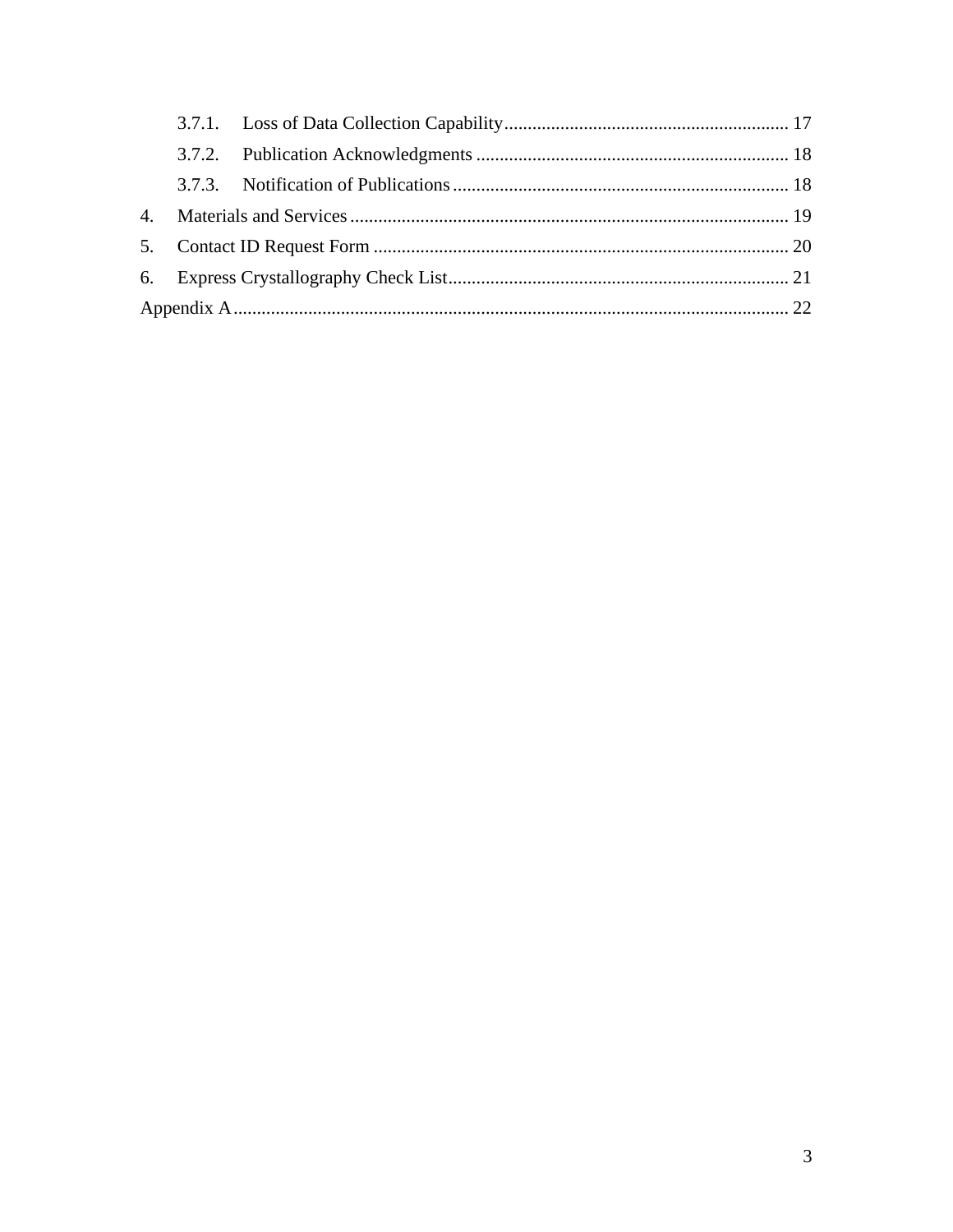## <span id="page-3-0"></span>**1. Overview**

LRL-CAT offers "Express Crystallography", an **UNSCHEDULED**, **FULL-SERVICE**, **MAIL-IN** protein crystallography service, to industrial, government, and academic Users of the Advanced Photon Source. Through this program, researchers can obtain data from a highly efficient and automated X-ray beamline based on specifications from the program's participants.

All Proprietary requests will require contract agreements. LRL-CAT offers a Fee for Service or Long-Term Program. For program details, contact us at: us lrlcat guinfo@lilly.com

All Non-Proprietary requests for data collection at LRL-CAT are handled as rapid access proposals through the General User Program of the Advanced Photon Source. Proposals may be sent to the APS at any time. Once a proposal has been submitted and all safety documentation provided and approved by the APS and LRL-CAT, samples can be run quickly when the APS is operational. The turnaround for screening images and datasets is within 1-2 days. Although usually, Users get their data within 24-32 hours of shipment.

# <span id="page-3-1"></span>**2. Getting Started**

## <span id="page-3-2"></span>**2.1. Review LRL-CAT Technical Capabilities**

Before submitting a proposal, prospective Users should review the technical capabilities and specifications of LRL-CAT. This review will ensure that the beamline facilities meet the User's requirements and that all needed equipment and instrumentation are available. The LRL-CAT technical specifications are as follows:

- Technique: Macromolecular crystallography.
- Insertion Device: Undulator A.
- Monochromator: HLD-15 Double Crystal LN2 Cryocooled (KOHZU).
- Crystals: Silicon (111).
- Energy range (beamline, standard configuration):  $5.0 22 \text{ keV}$  (0.56 2.47 Å).
- Energy resolution:  $\sim 0.01$  % (FWHM).
- Focused beam size (H x V) (FWHM):  $\sim$ 130  $\mu$ m x 50  $\mu$ m (sample position).
- Flux at sample position (Se K edge, 1<sup>st</sup> harmonic of undulator):  $\sim$  5 x 10<sup>12</sup> (photons / second, measured with calibrated Si pin diode, and  $\sim$ 102 mA in the APS storage ring).
- Detector: Pilatus3 S 6M (DECTRIS)**:** Maximum frame rate 25 images / second.
- Robotic Sample Changer: ISARA (IRELEC).
- Robotic Sample Changer maximum capacity: 464 crystals.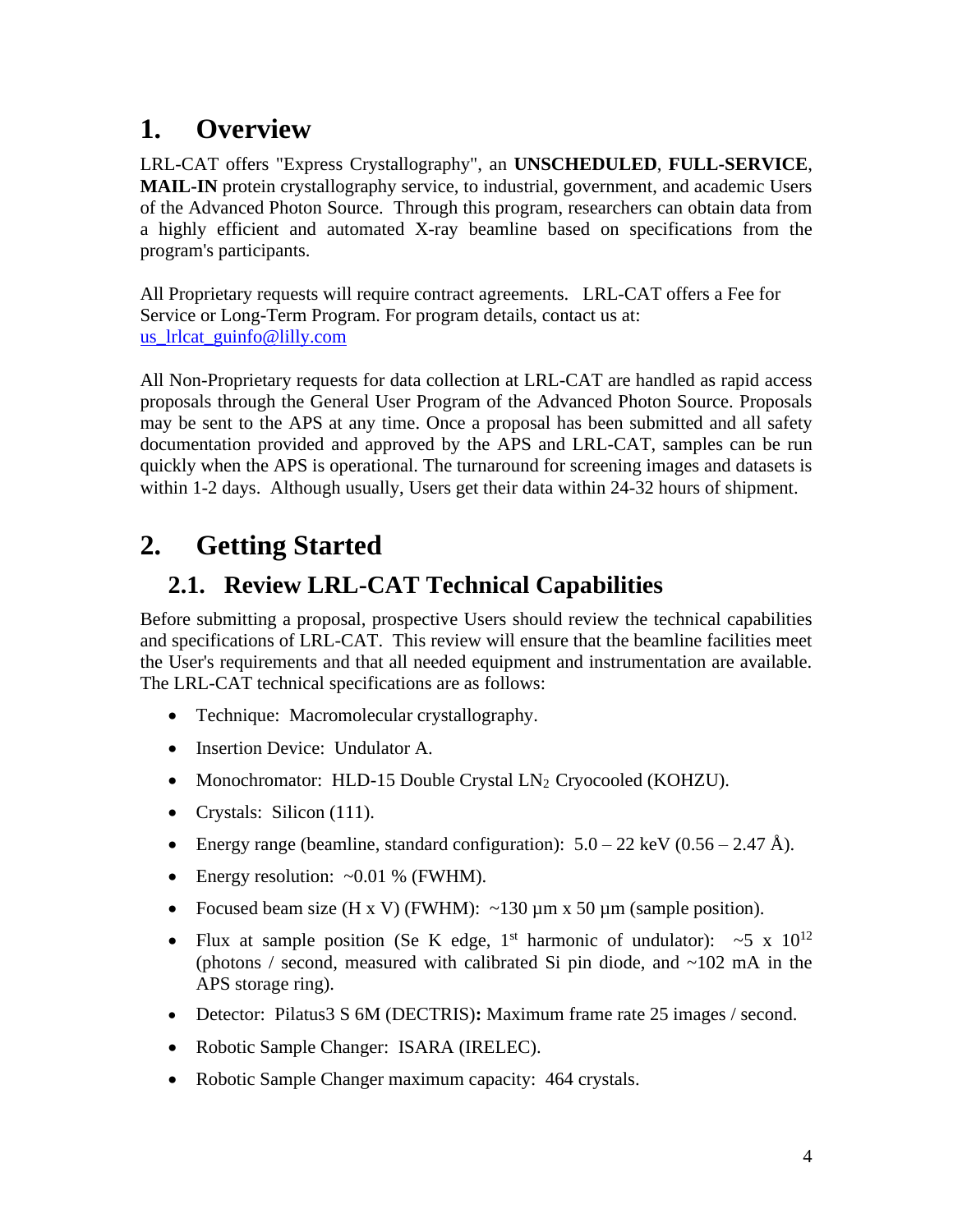- Crystal centering: Automated loop and X-ray (raster), and manual.
- Crystal Base: SPINE (Molecular Dimensions).
- Crystal Loops: Hampton Research standard nylon loops.
- Beamline Control Systems: Python, C, EPICS, spec on Linux.

## <span id="page-4-0"></span>**2.2. Review Procedures for LRL-CAT Express Crystallography Program**

LRL-CAT has a highly automated system for tracking samples and collecting data. The instructions must be followed in detail to maximize the quality of your results and smoothness of the whole procedure. (See [Section 3\)](#page-5-0).

**Proprietary Users can skip to Section 3.**

## <span id="page-4-1"></span>**2.3. Acceptance of Requirements for Participating in the LRL-CAT General User Program**

SUBMISSION TO THE APS OF A GENERAL USER PROPOSAL FOR LRL-CAT CONSTITUTES ACCEPTANCE OF THE CONDITIONS AND PROCEDURES LISTED IN APPENDIX A.

## <span id="page-4-2"></span>**2.4. Submit General User Proposal to the APS**

Submission of a General User Proposal at LRL-CAT is coordinated through the APS General User System. In most cases, beamtime will be allocated and data collected before your General User Proposal is reviewed by the APS.

The APS provides information on access procedures via its online proposal system (see [https://www.aps.anl.gov/Users-Information/Getting-Started/User-Checklist\)](https://www.aps.anl.gov/Users-Information/Getting-Started/User-Checklist). Users can create, edit, and view proposals or request additional time for existing proposals. All beamtime requests at LRL-CAT 31-ID-D must be submitted as "mail-in" Rapid Access proposals.

As part of the proposal, the User includes a request for shifts of 8 hours. Users can estimate the number of shifts based on the following statistics: LRL-CAT can screen approximately 43 crystals per hour. A typical diffraction dataset of 180 ° (900 frames at 0.2 degree / frame and 0.1 second / frame exposure) requires ~2.9 minutes. Therefore, for standard crystals, LRL-CAT can collect ~18 datasets per hour, which includes crystal mounting, centering, and dataset collection. When X-ray centering is needed, LRL-CAT can collect ~8-10 datasets per hour. For well-diffracting crystals and only loop centering, LRL-CAT can collect up to 30-40 datasets per hour.

Each proposal is also required to have a current APS [Experimental Safety Assessment](https://beam.aps.anl.gov/pls/apsweb/esaf0001.start_page)  [Form](https://beam.aps.anl.gov/pls/apsweb/esaf0001.start_page) (ESAF). The ESAF must be completed and approved by both the Advanced Photon Source and LRL-CAT prior to shipment of the Dewar containing the User's samples.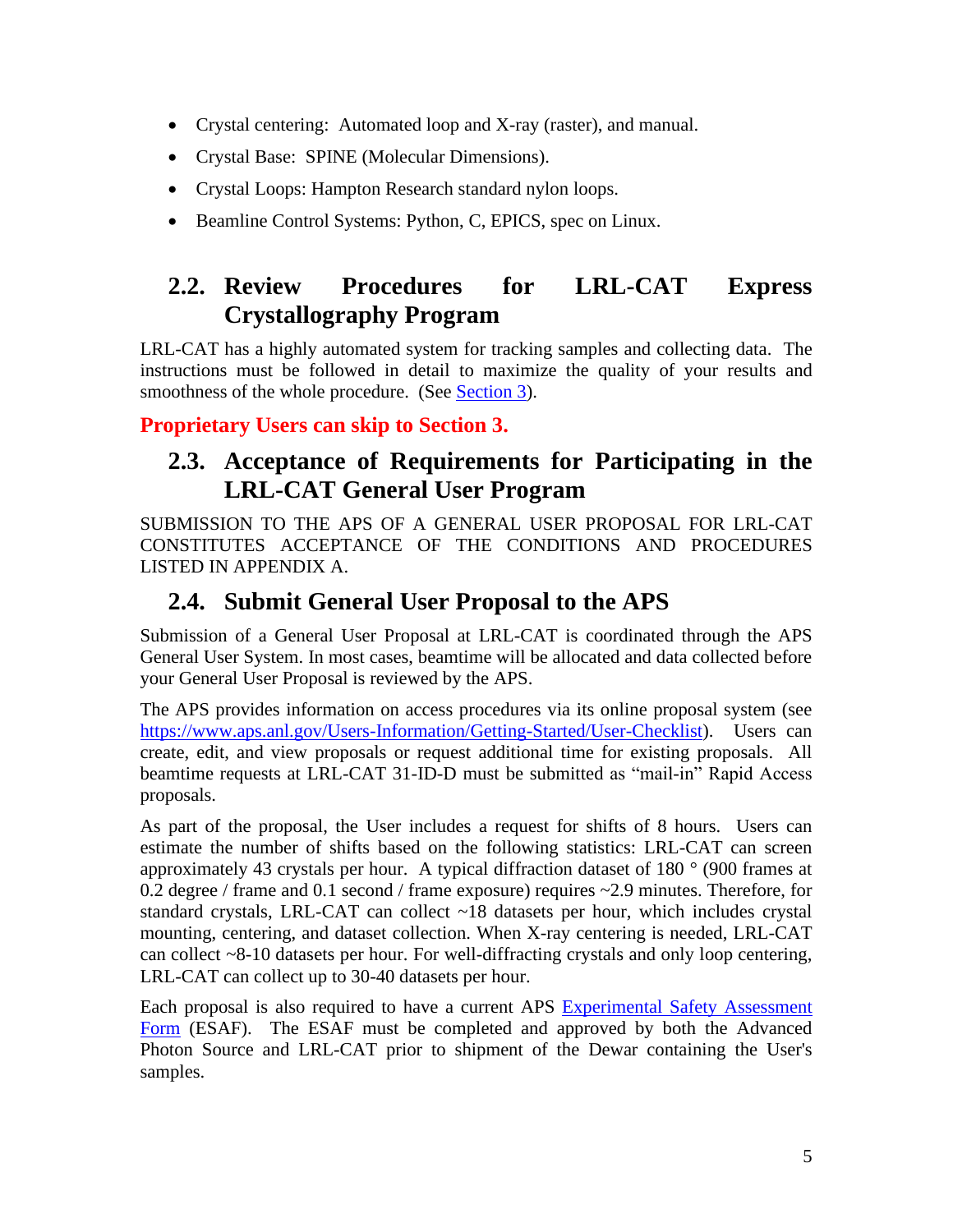## <span id="page-5-0"></span>**3. LRL-CAT Express Crystallography Procedures**

## <span id="page-5-1"></span>**3.1. Contact Information**

Each User will be assigned a unique contact identification number (Contact ID) that will be used for correspondence with LRL-CAT. Users only need to request a Contact ID during their first experiment at LRL-CAT. The identity of the User should be linked to the Principal Investigator. See [Section 5](#page-19-0) below for the Contact ID request form and information to be submitted to LRL-CAT.

## <span id="page-5-2"></span>**3.2. Sample Preparation**

The LRL-CAT Express Crystallography Program relies on procedures for sample preparation and documentation that have been used at the beamline since the beginning of 2004. These procedures are designed to maximize the efficiency of beamtime utilization at LRL-CAT and the quality of communication between the Users and LRL-CAT personnel. Users are strongly encouraged to follow the sample preparation instructions to the letter.

#### **3.2.1. Obtain Barcoded Bases**

<span id="page-5-3"></span>All pins must be mounted in Molecular Dimension bases which are compatible with the IRELEC ISARA cryo-sample changer (robot) in use at LRL-CAT. Order the Molecular Dimensions Cryo-caps with Data-Matrix [\(MD7-401\)](https://www.moleculardimensions.com/search?q=MD7-401&searchType=all) or without [\(MD7-400](https://www.moleculardimensions.com/products/magnetic-cryovials-and-cryocaps)**).** Hampton or MiTeGen bases are NOT compatible with our robot.

### **3.2.2. Use 18 mm Pins**

<span id="page-5-4"></span>The pins attached to the bases must be 18 mm in length. [Mounted cryo-loops](http://hamptonresearch.com/product_detail.aspx?cid=24&sid=136&pid=384) (constructed from nylon fiber whose diameter is ~20-100 microns) from Hampton are ideal for this purpose. The pins are scored to permit the creation of different lengths. Break the pin at the second score from the non-loop end to yield a pin that is 18 mm long.

Do NOT use loops whose fiber is 10 microns in diameter. These loops lack enough visual contrast to be recognized by the LRL-CAT automated loop-centering software. **Litho-type loops (such as those from MiTeGen and Molecular Dimensions) are NOT compatible with our automated centering system.**

Be sure to glue the pin firmly into the base. In our experience, Super Glue or equivalent works best. Epoxies do work but require greater care. If the pin is not held firmly to base, the crystal may not remain in the X-ray beam during your experiment and/or may cause a robot crash (and subsequent loss of sample) during mounting/unmounting of the sample.

Any deviation from these rules will cause delays on beamline operations, delay data turnaround, and increase workload on beamline staff.

## **3.2.3. Obtain 1D Barcode Labels from LRL-CAT**

<span id="page-5-5"></span>LRL-CAT tracks all samples with a 2-barcode system:

• One 2-inch 1-D barcode that represents the primary crystal identifier.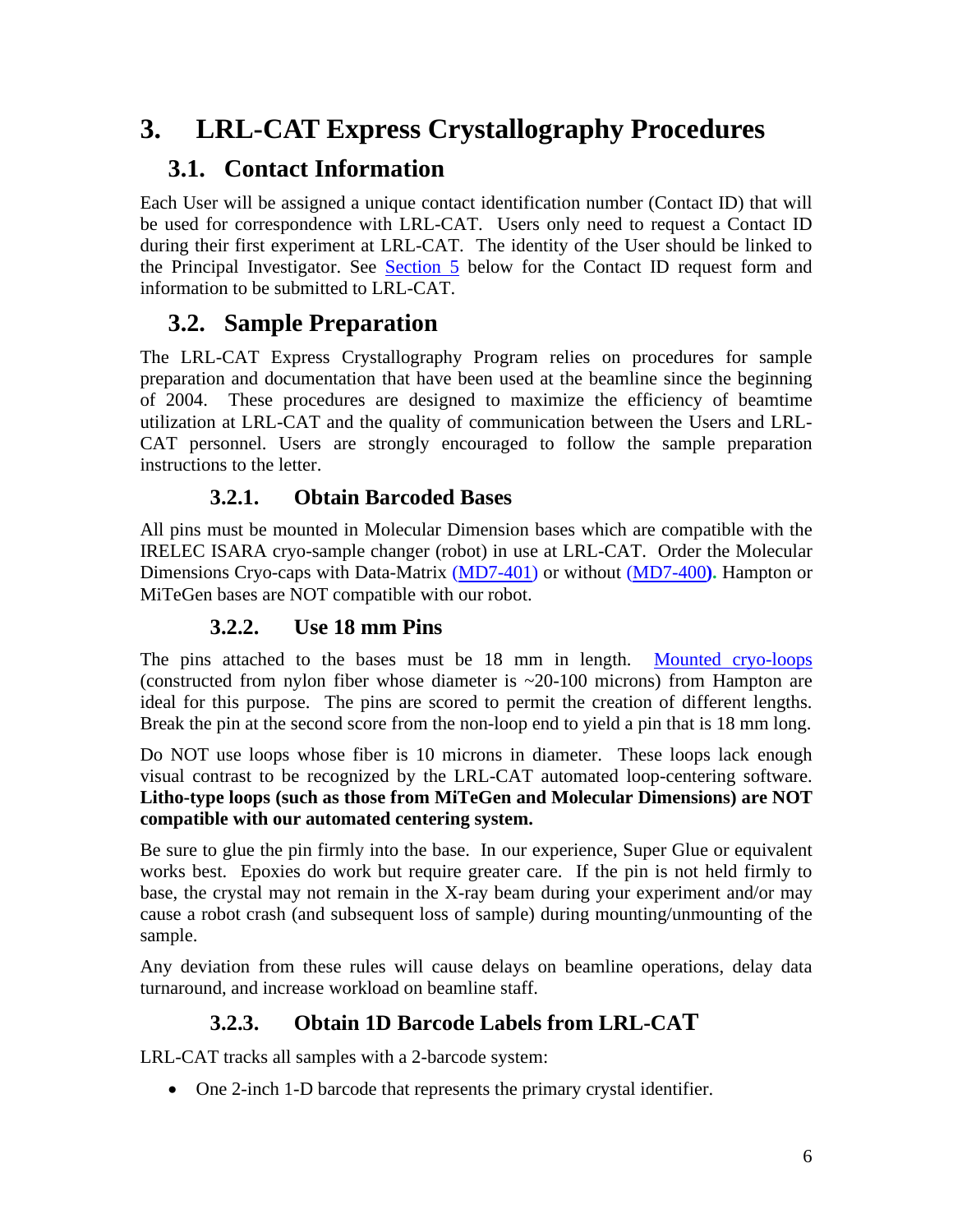- One 1-inch 1-D barcode that identifies the puck.
- **1. The (2-inch) barcode label NUMBER is to be entered into the spreadsheet to identify the samples.**
	- Dispose of the actual label once you have entered the unique barcode number in your spreadsheet.
	- You may adhere the label to your notebook for data keeping purposes only.

The (1-inch) barcodes should be adhered to the puck. Do not attach any other labels to the puck. Do not reuse barcode labels.



LRL-CAT will either mail the barcodes to the Users or ship them via Federal Express<sup>®</sup> if the User provides LRL–CAT with a FedEx account number.

The UniPucks should have unique codes etched on the side of the top and at the bottom of the base. This etched code should be either entered in the Notes section of the User spreadsheet or recorded by the user. This is in case the 1-inch barcodes provided by LRL-CAT fall off during Dewar transport.

### **3.2.4. Crystal Mounting**

<span id="page-6-0"></span>LRL-CAT will auto-center all samples in the X-ray beam using a robust, proprietary loop-centering algorithm developed by LRL-CAT. This algorithm requires that the submitted crystals be placed into loops that are commensurate with crystal size. The auto-centering system detects the cryo-loop within a video image of the loop. It does not attempt to find the crystal.

If the beamline staff notices that the crystals are not centered in the loop or if the location of the crystal inside the loop cannot be properly seen, beamline staff will proceed to center the crystal using X-rays (raster). Beamline staff then marks these samples for automated raster centering, and a raster centering step is performed before screening and/or data collections are carried out.

Currently, the fully focused beam size at LRL-CAT is approximately 130 x 50  $\mu$ m<sup>2</sup> (H x V) (FWHM) at sample position and the standard energy of ~12.66 keV (Se K edge). Therefore, loops with a maximum dimension of  $\sim$ 70 microns have the best chance of being centered correctly. If the crystal is significantly smaller than the loop or is not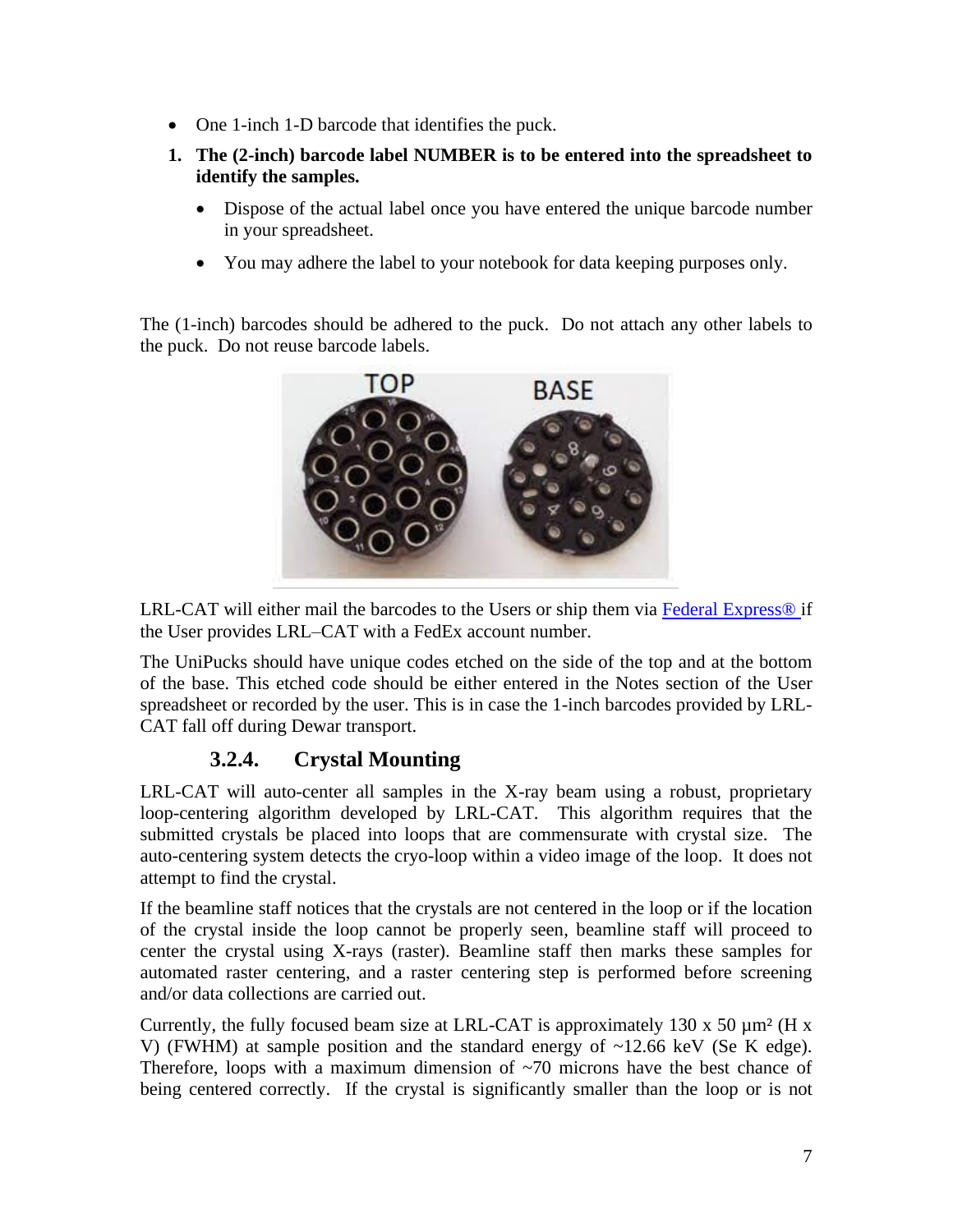centered within the loop (see following picture), it is possible that the crystal will not be in the beam during data collection. Beamline staff will try to resolve this issue manually before it happens either by marking the crystal for manual centering and/or X-ray raster.



The automated loop-centering system is very sensitive to anything that is not a loop, please try to avoid:

• Extra threads/fibers on the loop, crystal or pin:



• Loops that are too bent:



• Ice/frost on the loop/sample or pin:



Any deviation from these rules will cause our auto-centering program to fail and beamline staff will have to center the samples manually re-screened them and if they reach the resolution cut-off manually collect a dataset from them, thus delaying data turnaround and increase workload on beamline staff.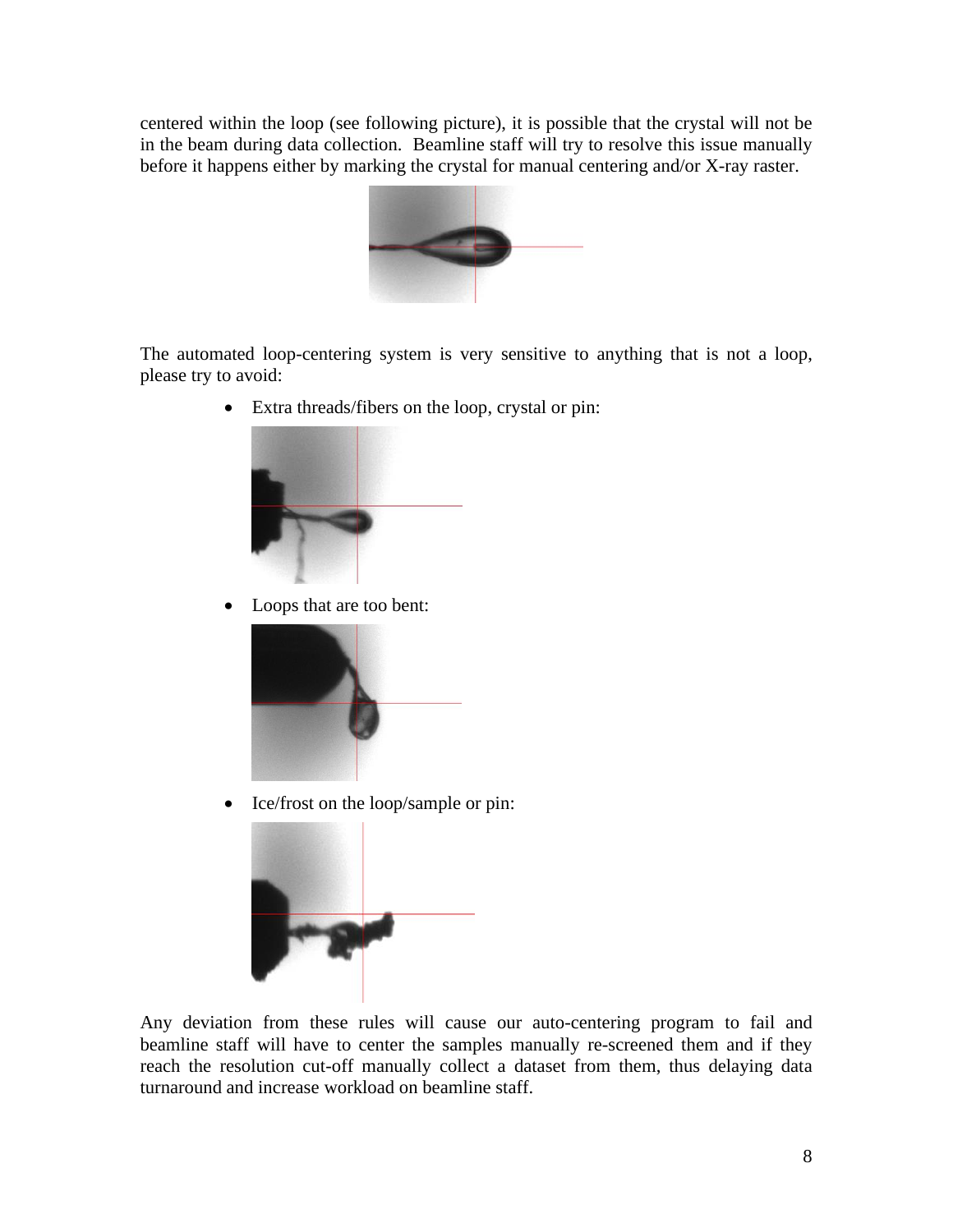#### **3.2.5. Pucks**

<span id="page-8-0"></span>Samples will be shipped to the beamline already loaded in UniPucks. In order for the new data collection process to be as robust and user-compatible as possible, LRL-CAT is now only using UniPucks. These pucks are available from MiTeGen & Molecular Dimensions. They also come as part of a starter kits which contain the essential tools necessary for UniPuck storage, handling, and shipment. To avoid any issues, each UniPuck should have a unique code etched or engraved on them (usually offered free-of-charge by the vendors).

- [MiTeGen,](https://www.mitegen.com/) UniPuck [Starter Kit:](https://www.mitegen.com/product/universal-pucks-starter-kits/) (SKU) M-CP-UPSK001
- [Molecular Dimension,](https://www.moleculardimensions.com/) UniPuck [Starter Kit:](https://www.moleculardimensions.com/products/uni-pucks-and-accessories) MD7-600

#### **3.2.6. Dewars**

<span id="page-8-1"></span>The diameter of the interior of the Dewar must match that of the shelved UniPuck shipping canes. The Taylor-Wharton standard dry shipper (CX100B-11M) is compatible with the EMBL equipment. Some Dewars currently used to ship crystals have diameters that are too small to accept the shelved UniPuck shipping canes.

#### **3.2.7. Data Transfer**

<span id="page-8-2"></span>LRL-CAT provides direct transfer of data to the User through the internet. This approach will deliver data seamlessly to the User as soon as screening images and individual datasets are collected and processed. Data will appear as a zipped tar archive (\*.tar.gz) that will include all images and processing files. There are two ways we can deliver the data to the User:

1) Data can be transferred to our sftp server for the User to retrieve:

For this, an sftp account has to be created in our sftp server or, for existing accounts, the account has to be re-activated and the password changed.

New login information is sent securely to the User usually the day the beamline staff receives the spreadsheet or during the data collection day.

Passwords and access to the sftp account expire after 14 days.

2) Data can be transferred to a User's sftp server.

In this case, we need the following information:

- server DNS name or IP address (required)
- username (required)
- password (required)
- server path (optional)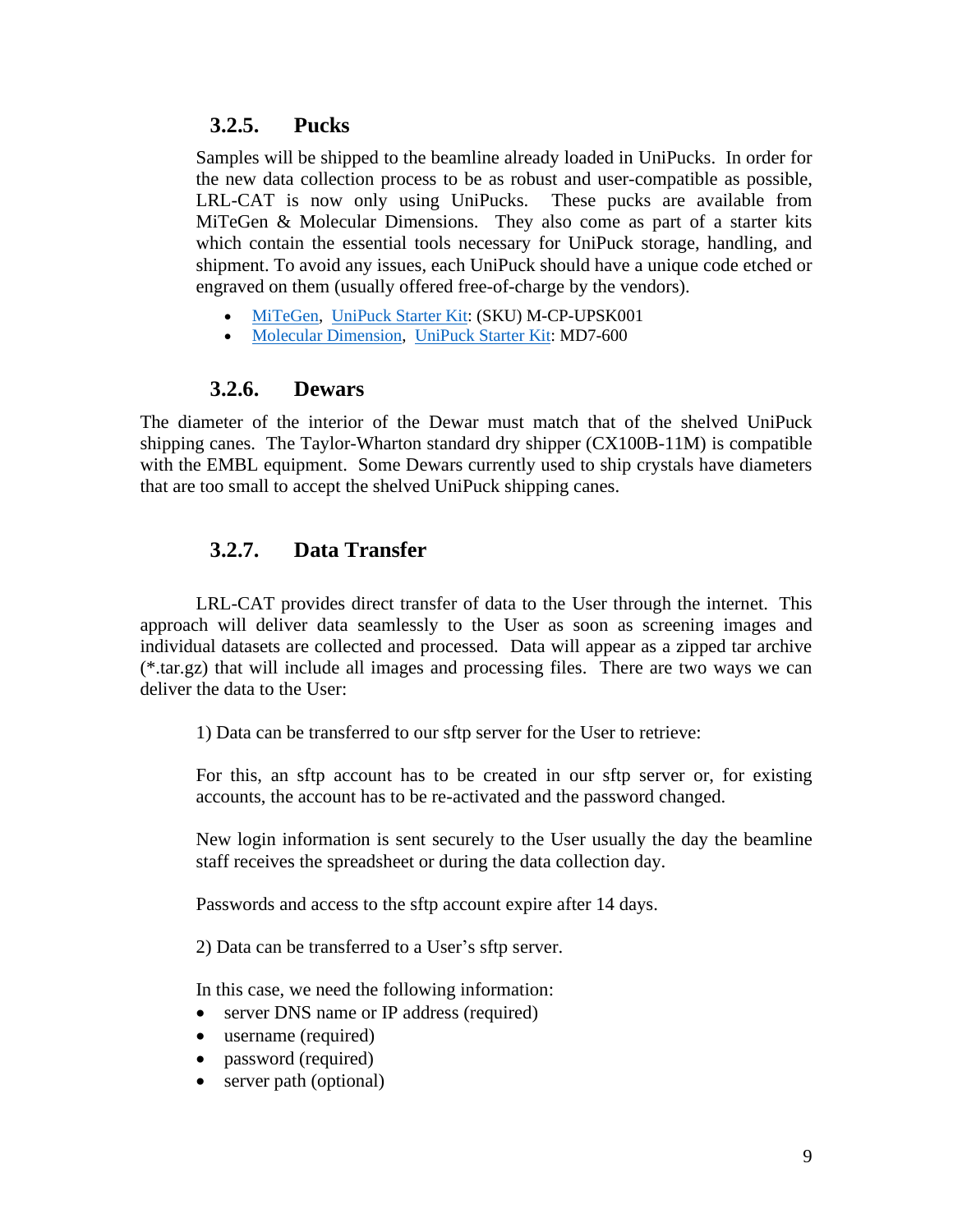Please contact us for additional help:

Jordi Benach [\(benach\\_jordi@lilly.com\)](mailto:benach_jordi@lilly.com) Anton Frommelt [\(frommelt\\_anton\\_joseph@lilly.com\)](mailto:frommelt_anton_joseph@lilly.com)

## <span id="page-9-0"></span>**3.3. Sample Documentation**

### **3.3.1. Standard Data Collection Conditions**

<span id="page-9-1"></span>The Default Data Collection Parameters used at LRL-CAT are:

Crystal screening:

- X-ray Energy: Selenium K absorption Edge (12660.3 eV)
- Exposure: 0.48 seconds
- Oscillation: 1 degree
- Total Number of frames: 4
- Starting angles (degree): 0, 45, 90, 135

Dataset collections:

- X-ray Energy: Selenium K absorption Edge (12660.3 eV)
- Exposure: 0.1 seconds
- Oscillation:  $0.2^\circ$
- Total Number of frames: 900 (1800)
- Total angle oscillation:  $180^\circ$  (360 $^\circ$ )

If no space group information is available and the indexing of the screening images shows the possibility for P1 as space group, then  $360^\circ$  of data are collected automatically. This is done by collecting 1800 frames at  $0.2$  ° per frame and  $0.1$  seconds per frame.

Nonetheless, the User can specify any range of total oscillation angle, number of frames, frame oscillation, exposure, or energy (see Excel® Sample Submission Spreadsheet instructions in the next section).

The exposure/transmission will be reduced by the beamline staff for crystals that are clearly sensitive to radiation damage. If the User has previous experience/knowledge about the radiation sensitivity of the crystals, please let the beamline staff know about it via the comments section in the Excel® Sample Submission Spreadsheet (see next section).

### **3.3.2. Instructions for Sample Submission Spreadsheet**

<span id="page-9-2"></span>Diffraction screening images and datasets are collected according to the Default Data Collection Parameters (previous section) or by the instructions provided by the User.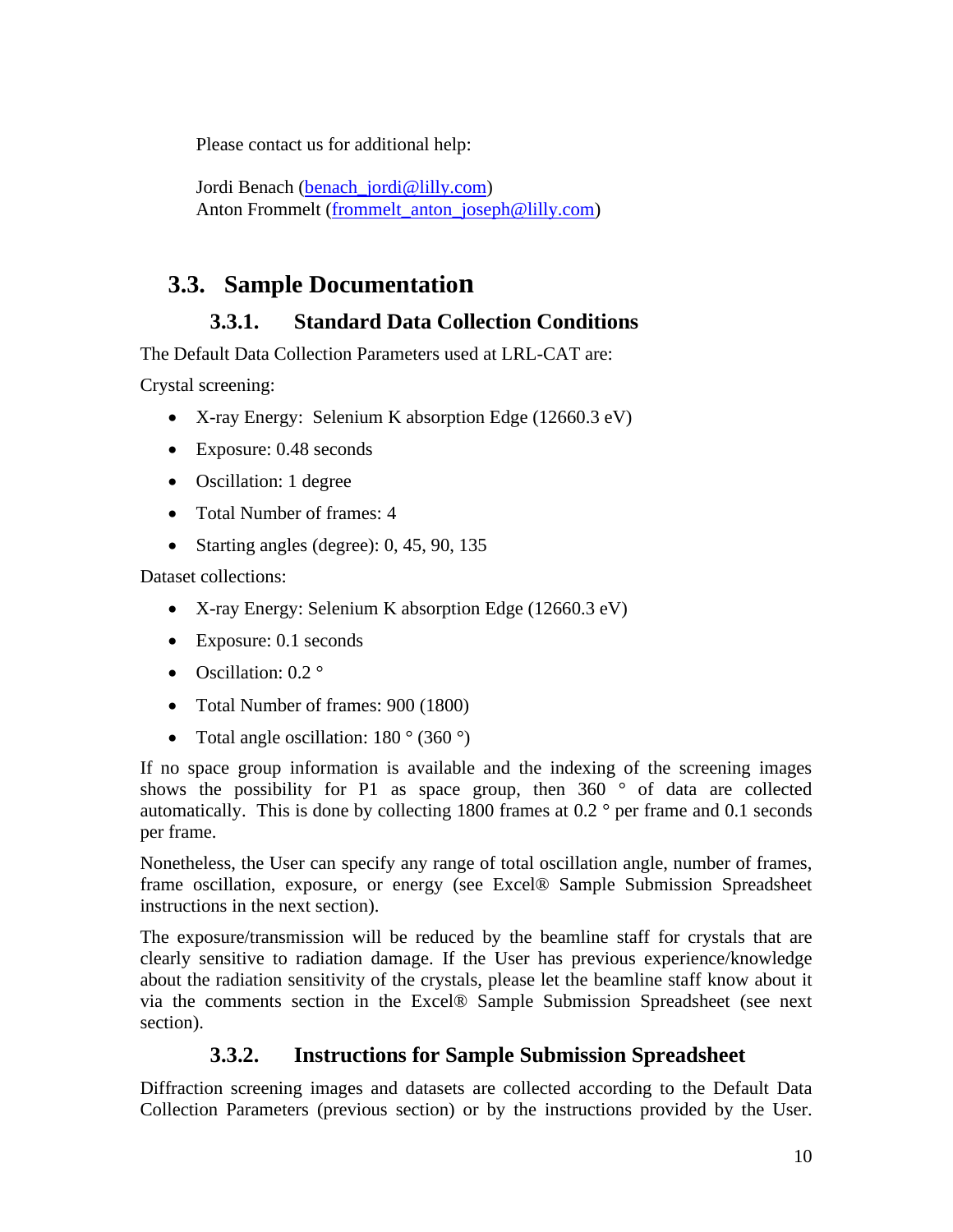These instructions are communicated to LRL-CAT through an Excel® Sample Submission Spreadsheet. The contents of this spreadsheet are loaded directly into the sample management database used by LRL-CAT. This procedure ensures the greatest accuracy in communication with beamline personnel. For this reason, it is imperative that all information in the spreadsheet be correct.

To request a copy of the Sample Submission Spreadsheet, please send an email to [us\\_lrlcat\\_gusamples@lilly.com.](mailto:us_lrlcat_gusamples@lilly.com) Once complete, the spreadsheet should be emailed to the same address.

#### **3.3.2.1. Rename the Spreadsheet**

The form of the name should be a combination of your last name, first initial, contact ID, the current date, and the standard extension for an Excel spreadsheet, ".xls". The format for the date is YYYYMMDD. For each spreadsheet submitted, please append " $n$ " (n = 1, 2, 3...), which will differentiate the files when more than one spreadsheet is provided. The proper form for the file name is as follows: "Doe J 10 20100930 1.xls".

#### **3.3.2.2. Enter Information in the Spreadsheet**

These instructions refer to specific cells in the spreadsheet.

No special characters, such as – (hyphen),  $2, \geq, \leq, 0$  (parentheses), etc. may appear anywhere in the spreadsheet. When there is a choice of two values, for example when a specific protein construct crystallizes in two different space groups, enter only the most likely value. If a specific datum is unknown, leave the cell blank.

Only integer or real values are permitted for numeric values. Any restrictions are logical. For example, the number of frames must be an integer while the oscillation angle can be real or integer.

Some examples for entries are enclosed in quotation marks. Do not include these marks in the actual spreadsheet.

Each entry is listed as required, default, or optional. Those with default values will take those values if alternatives are not specified by the User. However, it is best to fill in the values, even when they are the same as the defaults, to ensure that LRL-CAT examines the crystals as the User desires.

#### **3.3.2.3. Contact ID (cell B5) – Required**

In cell B5 enter your permanent contact identification number. This number was assigned through the Contact ID request form the first time you submitted samples to LRL-CAT. The contact ID is your primary identification for the LRL-CAT Express Crystallography Program.

#### **3.3.2.4. Name & Email (cells B7, D7 & B9) – Required**

In cell B7 enter your first name. In cell D7 enter your last name. Be sure to use the same names each time you fill out this spreadsheet. Please use the legal form of your name (i.e. no nicknames). In cell B9 enter your email address. The email should be the same as that originally provided to LRL-CAT. Your name and email are used as a secondary verification after the Contact ID. If your name and/or email have changed, please update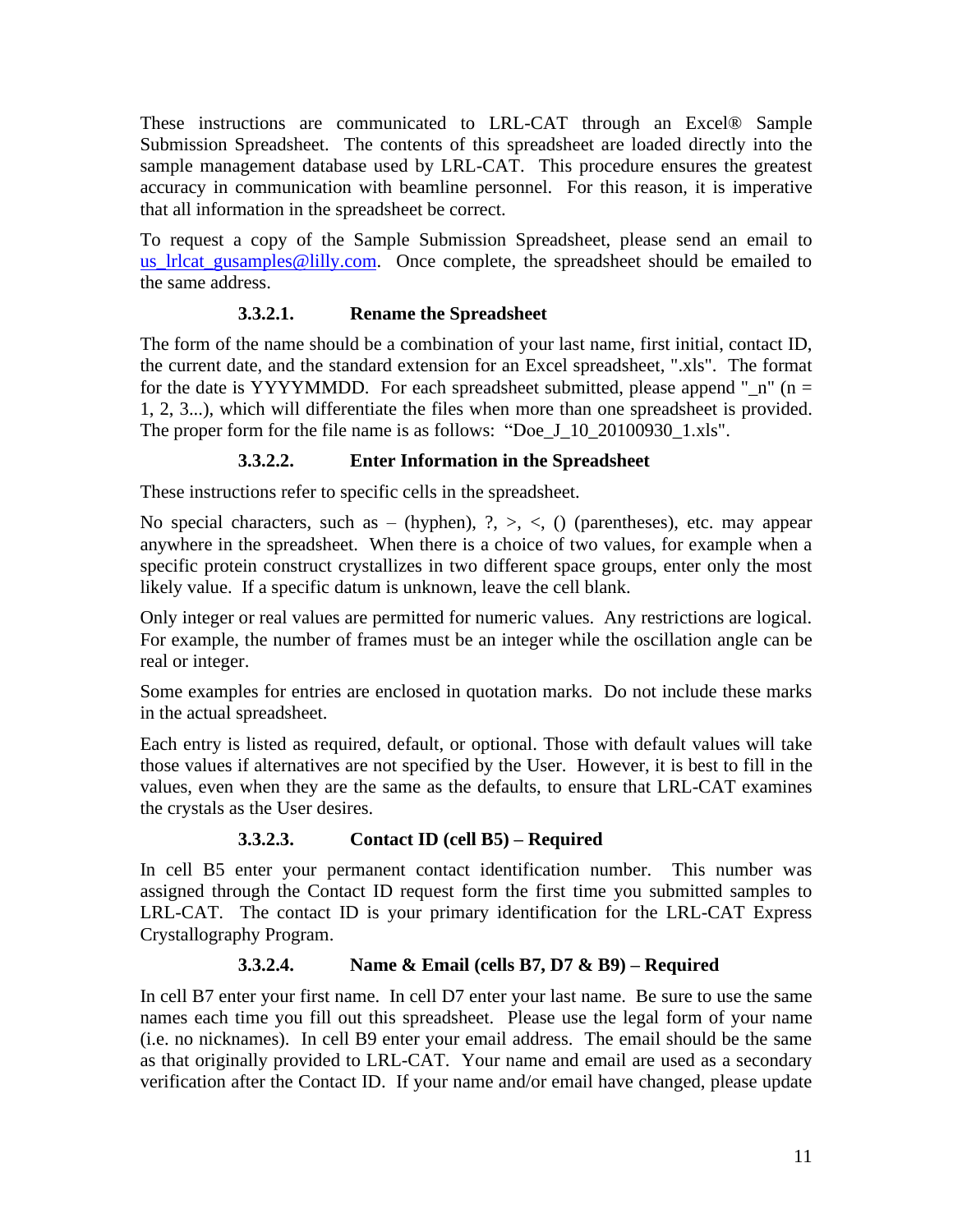this information by communicating with us lrlcat guinfo@lilly.com before submitting the spreadsheet.

#### **3.3.2.5. GUP, BTR, & ESAF (cell B12, D12, & F12) – Required for Non-Proprietary Users only**

In cell B12 enter your 5-digit General User Proposal (GUP) number. In cell D12 enter your 6-digit Beam Time Request (BTR) number. In cell F12 enter your 6-digit Experiment Safety Approval Form (ESAF) number.

#### **3.3.2.6. Crystal Information**

Beginning in row 18, enter the information for each crystal. These instructions describe a single crystal on row 18. For each subsequent crystal, use the following rows. Single blank rows between groups of related crystals or canes are permitted. Do not leave 2 or more consecutive empty rows.

#### **3.3.2.7. Puck Barcode Label (cell A18) – Required**

In cell A18 enter the barcode that has been placed on the exterior of the puck. The entry here must exactly match that on the barcode. Capitalize all letters, include all zeros, and do not add any spaces. (Example: APS12345)

#### **3.3.2.8. Puck Position (cell B18) - Required**

In cell B18 enter the sample position in the puck. Puck positions are labeled 1 through 16. Each UniPuck holds up to 16 samples.

#### **3.3.2.9. Sample Barcode (cell C18) – Required**

In cell C18 enter the barcode to identify your sample. Capitalize all letters, include all zeros and do not add any spaces. (Example: APS98765) Record the sample barcode numbers in your notebooks after use by either writing down the ones already used, or simply discard the labels.

#### **3.3.2.10. Group Sample Barcode (cell D18) - Required**

In cell D18 enter the group sample barcode. This cell is used to identify equivalent or duplicate crystals. Choose one sample barcode from an equivalent set of crystals and enter it as the group sample barcode for all of the crystals within the set. When testing cryo-protectants, it makes sense to group crystals with similar protectants together. The same is true for crystals nominally identical in preparation. However, it is often appropriate to group different soaking conditions for ligands separately.

#### **3.3.2.11. Cap 2-D Barcode (cell E18) – Optional**

In cell E18 enter the printed (not glued) 2-D barcode located on the side of the base (optional). PLEASE DO NOT WRITE ON THE BASE OF THE CAPS.

#### **3.3.2.12. Number Group Datasets (cell F18) - Required**

In cell F18 enter the integer number of datasets to be collected from the group. If the cell is blank, a value of 1 is assumed. Beamline staff will collect additional crystals of the same group if they may reach the resolution cut-off (but were not selected automatically by the beamline software). Users can also ask beamline staff to collect or re-collect any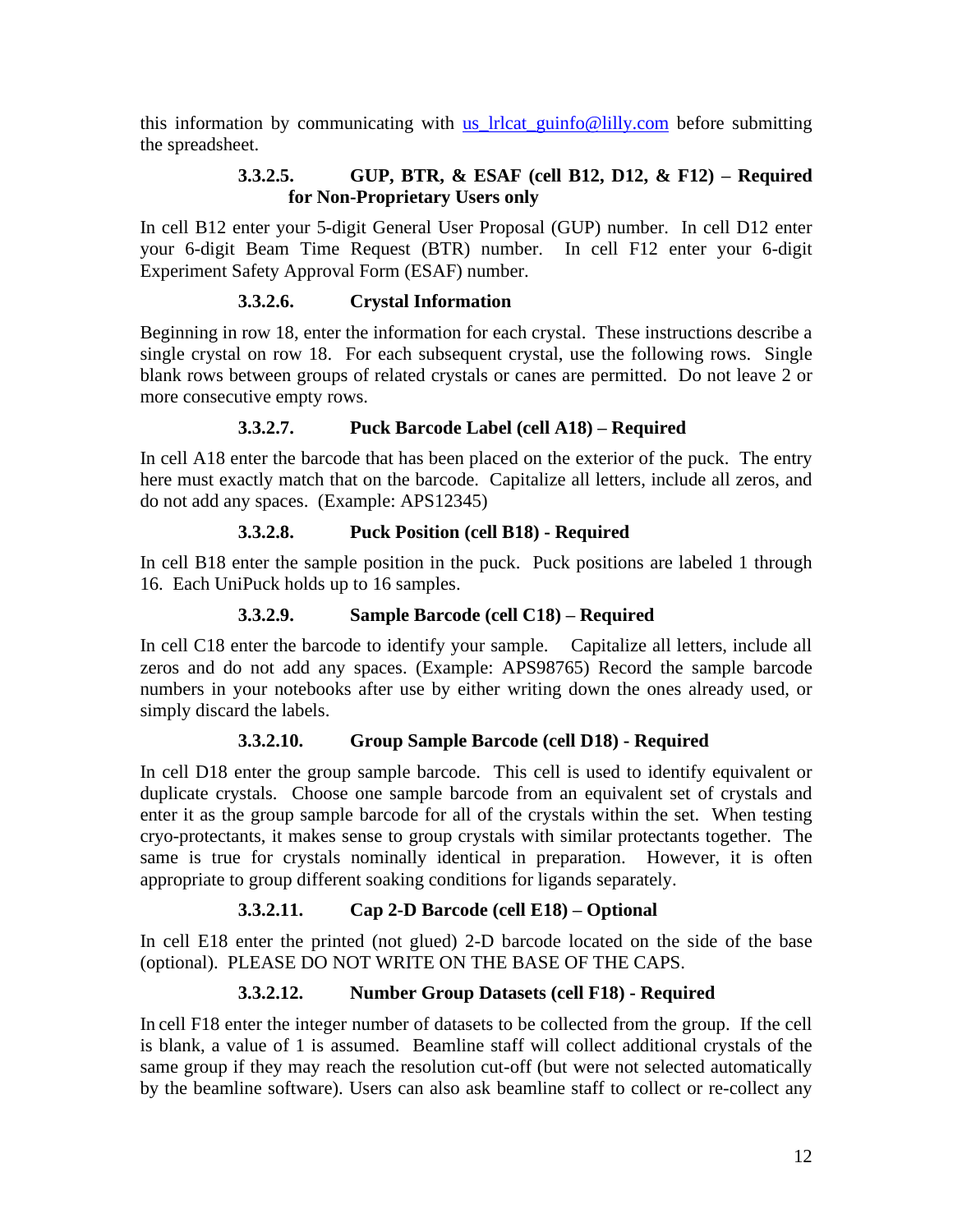additional crystal. This is to ensure that the User gets the best data from each batch of crystals.

#### **3.3.2.13. Protein (cell G18) – Required**

In cell G18 enter a descriptive name for your protein. This name will be used for any direct communication between LRL-CAT personnel and the User. Do not use spaces, parentheses, hyphens, forward slashes or back slashes in the name.

Underscores (\_) may be used in place of these characters**.** The maximum length for protein name is 25 characters.

#### **3.3.2.14. Ligand (cell H18) – Optional**

In cell H18 enter the name of any ligand. As in the protein name, use underscores of non-alphanumeric characters. The ligand will appear in the name of the dataset. If no ligand is provided, dataset names will include the term "NONE". The maximum length for ligand name is 25 characters.

#### **3.3.2.15. Space Group (cell I18) – Required if known**

Enter the space group in cell I18. Leave the cell blank if the space group is not known or the User is not completely sure about it.

Use the Hermann-Mauguin notation: Use capital letters. Do not use subscripts or parentheses. Example: use P212121 **instead of** P2(1)2(1)2(1) or P 21 21 21.

#### **3.3.2.16. Unit Cell (cells J18 to O18) – Required if known**

In cells J18 to O18 enter the unit cell dimensions and angles (a, b, c, alpha, beta, gamma), if known. Leave all these cells blank if one or more dimensions are unknown. Units are angstroms and degrees. Do not include the units in the cells.

#### **3.3.2.17. Mosaicity (cell P18) – Optional**

Enter the estimated mosaicity in cell P18, if known. Otherwise, leave blank.

#### **3.3.2.18. Cut-off Resolution (cell Q18) - Required**

In cell Q18 enter the minimum acceptable resolution for data collection. If the crystal diffraction does not reach this resolution, the crystal will not be automatically selected for dataset collection. However, beamline staff may override the beamline software and re- /collect additional promising crystals.

#### **3.3.2.19. Detector Resolution (cell R18) – Do Not Use**

Leave cell R18 blank.

#### **3.3.2.20. Single Wavelength (cell S18) - Required (if anomalous element is not present)**

In cell S18 enter "Yes" or "Y" if the crystal does not contain an anomalous element. All single wavelength collections will be done at the Selenium K edge (i.e. 12.66 keV). However, an affirmative answer here indicates that an alternative wavelength of similar X-ray energy may be used.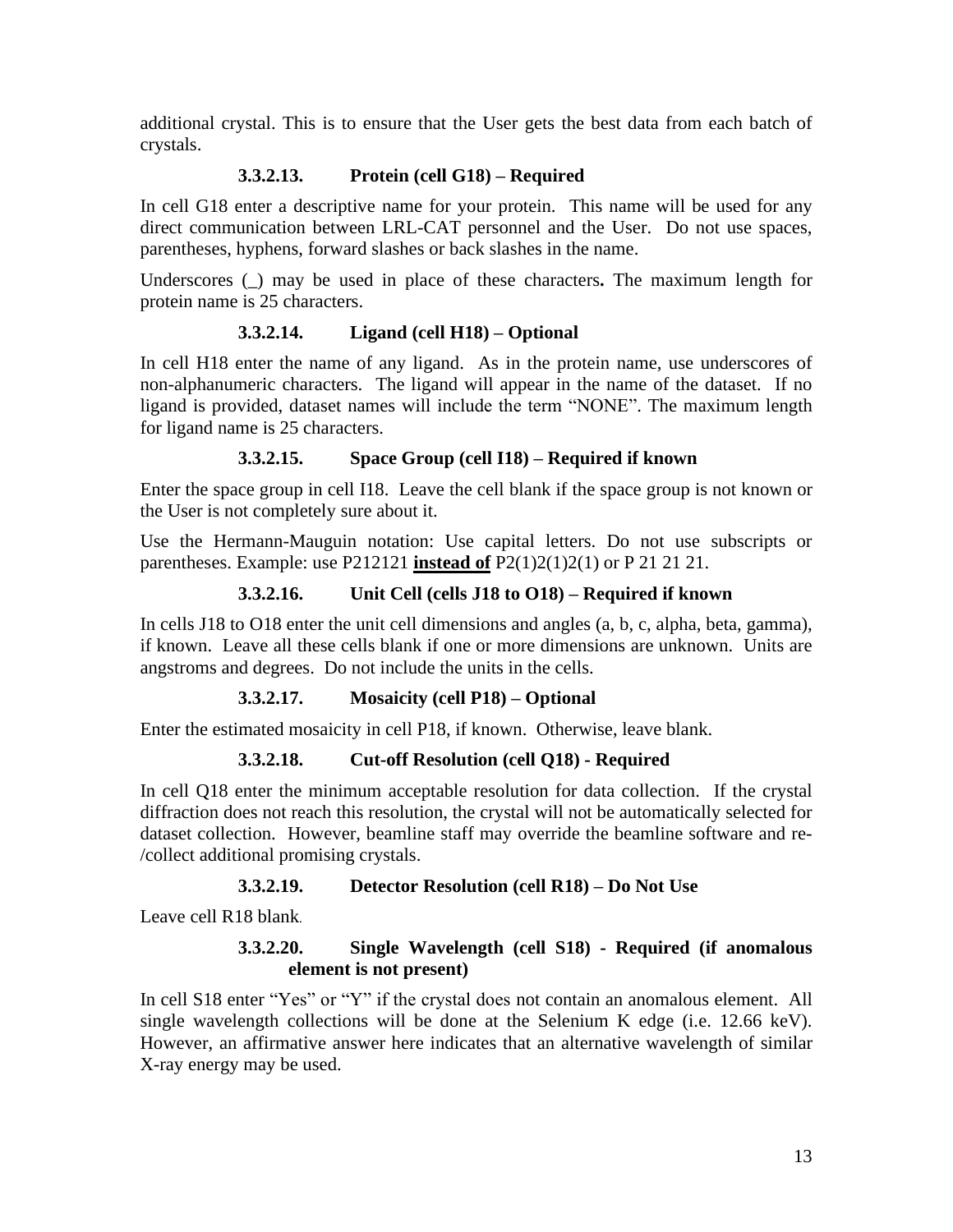#### **3.3.2.21. Anomalous Element (cell T18) - Required (if anomalous element is present)**

In cell T18 enter the symbol from the periodic table of elements for the anomalous element present. For example, if the anomalous element is Platinum, enter "Pt". For mercury, enter "Hg". DO NOT SPELL OUT THE NAME OF THE ELEMENT. Do not include quotation marks in the cell. Use standard chemical symbol notation: "Pt ", not "PT". If an anomalous element is not present or is not to be used in determining the appropriate X-ray energy, LEAVE THIS CELL BLANK.

When more than one potential element is present, such as with tantalum bromide, the User must choose only one element for the anomalous scatterer. Any additional potential anomalous scatterer can just be noted in the comments section. Experience at LRL-CAT indicates that crystal radiation damage may prevent collection of diffraction data at two different X-ray wavelengths from the same crystal.

#### **3.3.2.22. Peak (cell U18) - Required (if anomalous element is present)**

If an anomalous element is present and listed in cell T18, "Yes" or "Y" should be entered here. For single wavelength samples, this cell should be left blank.

The requested measurement for a single crystal must be either a single wavelength or anomalous experiment. Therefore, only one of cells S18 (single wavelength) and cell U18 (peak) should be answered in the affirmative. LRL-CAT staff will use their best judgment if there is any ambiguity within these entries.

#### **3.3.2.23. Remote (cell V18) - Optional (only if anomalous element is present)**

If a dataset at a remote energy is required, enter "Yes". Otherwise enter "No" or leave blank. The remote energy will usually be 200 eV above or below the absorption edge of the anomalous element. Note, however, that LRL-CAT uses SAD almost exclusively for anomalous experiments and encourages Users to do the same.

#### **3.3.2.24. Oscillation (cell W18) – Default**

In cell W18 enter the oscillation in angular degrees for a single image or frame. This value will be used for data collection. With our Pilatus 3 S 6M detector, thin-slicing or values between  $0.1 - 0.3$  ° are recommended to provide the best data. If the cell is blank, an oscillation of 0.2 ° will be used. The allowed entries are integer or real numbers. If the oscillation angle is entered, PLEASE also write the total number of frames (next section).

#### **3.3.2.25. Number of Frames (cell X18) - Default**

In cell X18 enter the number of frames required for the dataset. The default number is 900 with an oscillation of 0.2  $\degree$  per frame. For most experiments, a data wedge of 180  $\degree$ (frames times oscillation) should be used.

• For crystals known to be triclinic (P1) or for anomalous data collections, 360  $\degree$  of data will be collected (1800 frames at  $0.2$  ° per frame).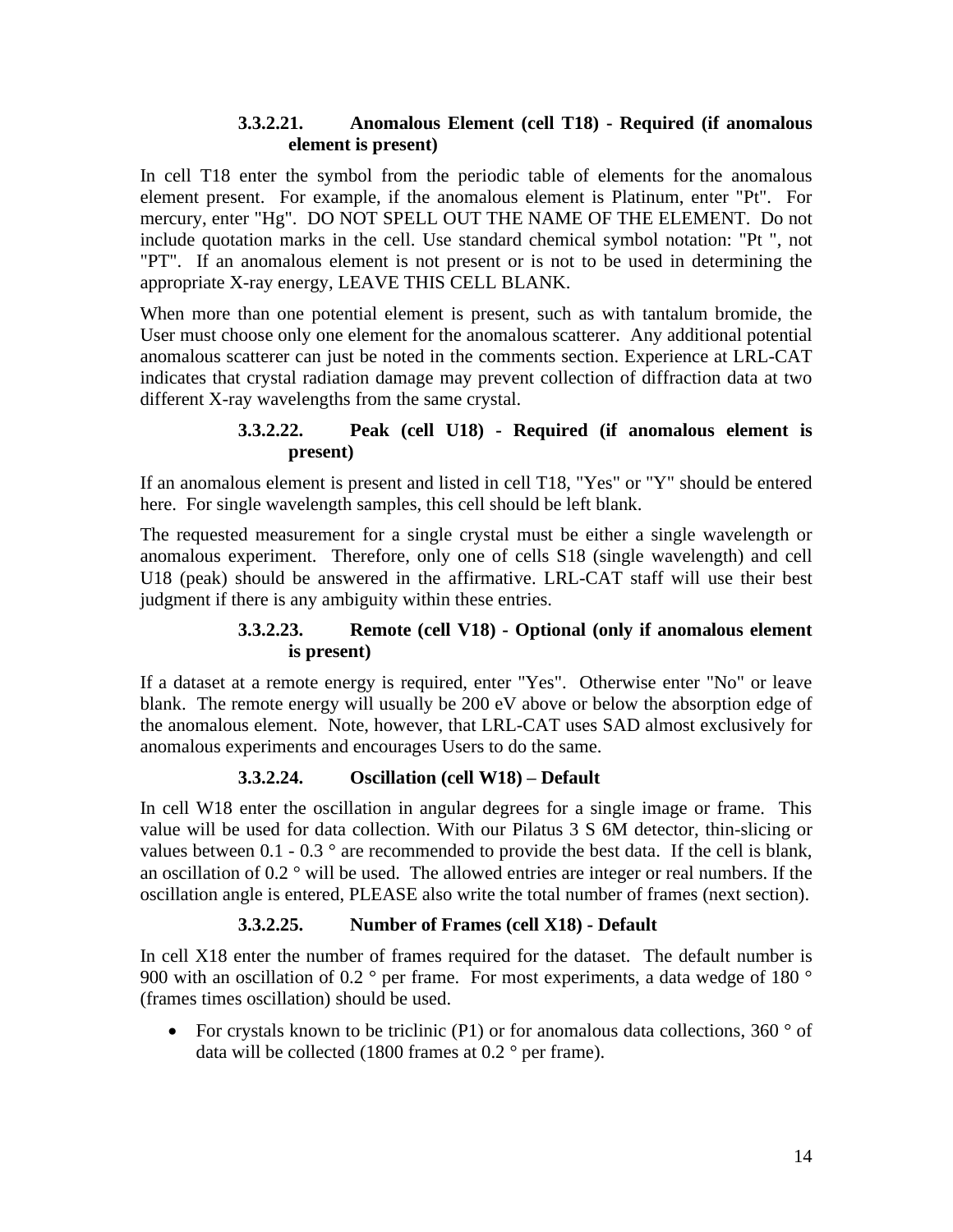- If the space group is not provided and the indexing of the screening images suggests a possible P1 space group solution,  $360^\circ$  of data are collected automatically.
- If only 180 ° have been collected and the final dataset symmetry turns out to be P1 after data analysis and processing, a second additional wedge of data (200 °) will be collected to increase completeness/multiplicity. This additional dataset can be then merged by the User with the first one to increase completeness/multiplicity.

#### **3.3.2.26. Maximum Exposure (cell Y18) – Optional**

Generally, this cell is left blank. It communicates information on the stability of the sample, if known. Enter a real number.

Typical exposures at LRL-CAT are 0.1 second (at the Se K edge) or lower depending on energy/flux per 0.2 degree oscillation.

- For crystals that are known to be radiation sensitive, smaller exposure values should be used.
- LRL-CAT staff may reduce the exposure if obvious radiation damage is observed in equivalent crystals.
- The exposure will vary as well (usually shorter), if the energy is different to the standard Se K edge, as the flux at sample position varies significantly with energy.
- The minimum value is 0.04 seconds / frame.

**3.3.2.27. Priority (cell Z18) - Do Not Use**

Leave cell Z18 blank.

#### **3.3.2.28. Notes (cell AA18) – Optional**

Enter any comments here as text. Brief comments are best. The comment should be entered in this cell only. Although highly recommended, you have the option to enter the PUCK etched/engraved code in the NOTES column.

Critical data collection instructions should be communicated in the text of the email when sending the completed spreadsheet.

#### **3.3.3. Safety Documentation**

<span id="page-14-0"></span>As noted in section 2.4, for General Users of the APS, a valid [Experimental Safety](https://beam.aps.anl.gov/pls/apsweb/esaf0001.start_page)  [Assessment Form](https://beam.aps.anl.gov/pls/apsweb/esaf0001.start_page) (ESAF) is required. The ESAF must be completed and approved by both the Advanced Photon Source and LRL-CAT prior to shipment of the Dewar containing the User's samples.

Samples submitted to LRL-CAT must be at Biosafety Level 1 (BSL-1) or lower. See <https://www.aps.anl.gov/Safety-and-Training/Safety/Experiment-Safety/Hazard-Classes> for a description of APS requirements for BSL-1 materials.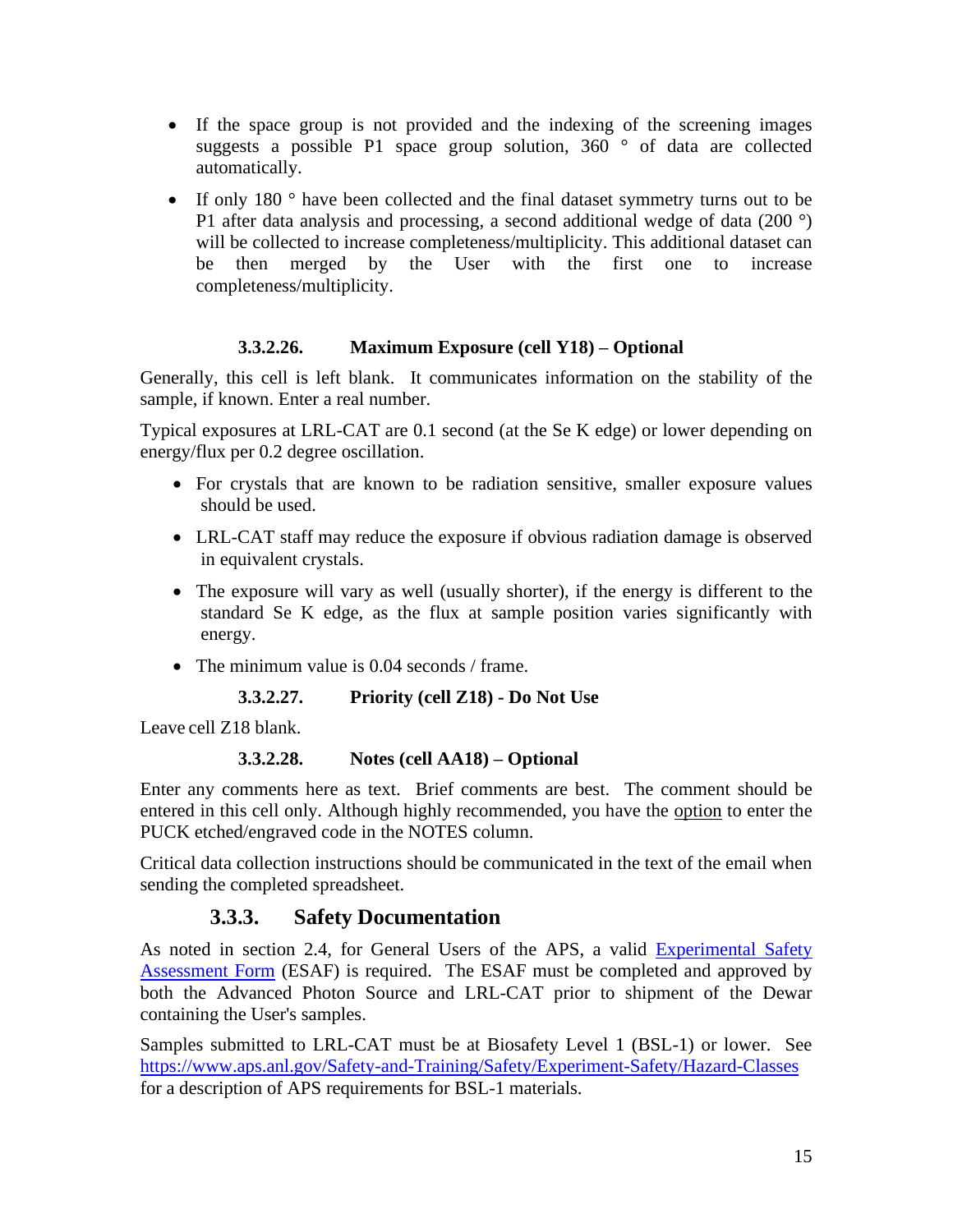## <span id="page-15-0"></span>**3.4. Sample Shipment**

#### **3.4.1. Prepare Dewar for Shipping**

<span id="page-15-1"></span>The User should ship crystals to LRL-CAT in standard dry shippers. The diameter of the interior of the Dewar must match that of the shelved UniPuck shipping cane. The shippers (CX100B-11M) are available from Taylor-Wharton.

All shipments to LRL-CAT must comply with the regulations of the Department of Transportation (DOT), Department of Energy (DOE) and Argonne National Laboratory. Users are to follow [APS procedures for dry shippers.](https://www.aps.anl.gov/Safety-and-Training/Safety/Shipping/Shipping-Samples-and-Equipment-An-Introduction)

Shipments must be non-hazardous. Accordingly, LRL-CAT **does not** accept crystals that have been frozen in propane or any other hazardous materials. In order to comply with [APS User Policies and Procedures for Hazmat Transport](https://www.aps.anl.gov/Safety-and-Training/Safety/Using-Material-Samples/Transporting-Hazardous-Materials)**, the User must remove all free-flowing liquid nitrogen prior to shipment.** 

The APS and LRL-CAT require that conformance with safety policies, including those for shipments, be scrupulously observed. Therefore, the following paragraph must be read and understood by the User.

**USERS ARE PROHIBITED FROM SENDING ANY DEWAR(S) THAT, EITHER DUE TO THE PRESENCE OF FREE-FLOWING LIQUID NITROGEN OR OTHER MATERIALS, WOULD BE CONSIDERED A HAZARDOUS SHIPMENT BY ARGONNE NATIONAL LABORATORY, THE U.S. DEPARTMENT OF ENERGY, THE U.S. DEPARTMENT OF TRANSPORTATION, AND/OR THE INTERNATIONAL AIR TRANSPORT ASSOCIATION. LRL-CAT ASSUMES NO LIABILITY FOR HAZARDOUS SHIPMENTS FROM THE USER.**

LRL-CAT is expected to inform the safety officers of the APS and the User of the failure to comply with existing regulations. Non-compliant shipments will be handled as directed by the APS.

#### **3.4.2. Shipping Address**

<span id="page-15-2"></span>Federal Express® and its drivers are familiar with shipping procedures at the APS. For this reason, LRL-CAT does not use other express carriers.

All shipments of crystals for the Express Crystallography Program are to be sent by Federal Express® to:

LRL-CAT Advanced Photon Source Argonne National Laboratory 9700 S. Cass Ave, Building 438A, Sector 31 Lemont, IL 60439

The receiving department of Argonne National Laboratory is closed on Saturday and Sunday, as well as most Federal Holidays and the week between December  $25<sup>th</sup>$  and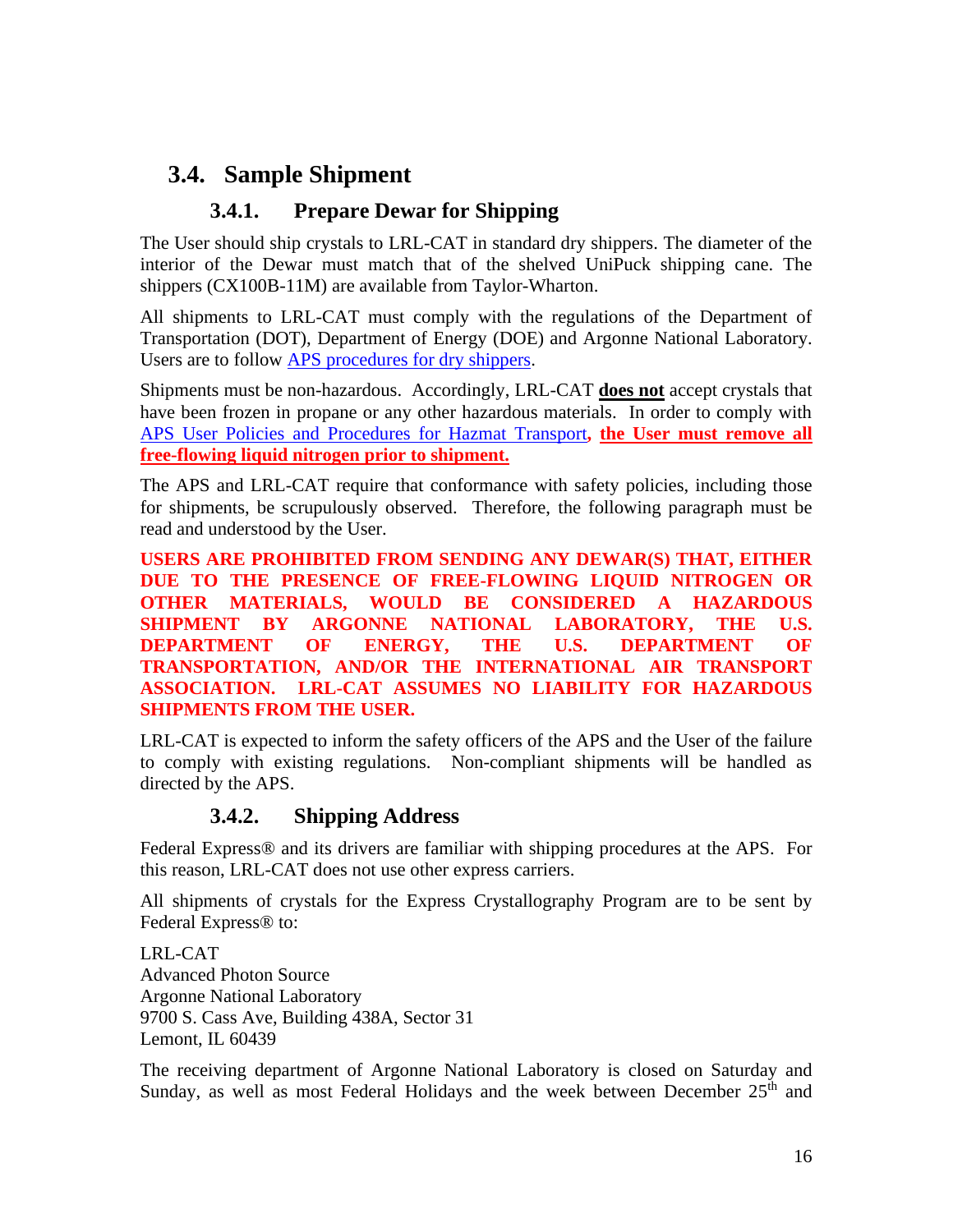January 1<sup>st</sup>. All shipments should be delivered to the APS during the normal work week (Monday through Friday). A shipment sent on Friday should be designated for Monday delivery.

## **3.4.3. Notification of Dewar Shipment to LRL-CAT**

<span id="page-16-0"></span>After shipping, send the tracking information to [us\\_lrlcat\\_guinfo@lilly.com.](mailto:us_lrlcat_guinfo@lilly.com) The tracking number is also to be included in the sample submission form.

## <span id="page-16-1"></span>**3.5. Screening Results and Data Collection**

Over the past several years, LRL-CAT has found that Users obtain the best data when collection decisions are made by the LRL-CAT staff. LRL-CAT examines around 10,000 crystals per year and our staff has an excellent understanding of how to maximize the quality of your data collection. Screening images and collected datasets will be automatically transferred (sftp) and available to the User as they are generated and/or processed. The whole process is fast and seamless for the User.

## <span id="page-16-2"></span>**3.6. Return of Samples and Data**

## **3.6.1. Data and Dewar Returned to User**

<span id="page-16-3"></span>The crystals will be returned in the original Dewar. The cost for shipping the Dewar will be charged to the User's account with [Federal Express®.](http://www.fedex.com/)

## **3.6.2. Deletion of Collected Data**

<span id="page-16-4"></span>In order to ensure that the User's information is available solely to the User, all screening images and datasets will be deleted from LRL-CAT computers  $\frac{7 \text{ days}}{2}$  after the data have been successfully transferred to the sftp server.

There is no long-term archival copy of the data resident at LRL-CAT. Therefore, the User is urged to verify the integrity of the data upon receipt. LRL-CAT cannot accept responsibility for archiving of the User's data.

### **3.6.3. User Account Information**

#### **3.6.3.1. With FedEx**

<span id="page-16-5"></span>The User will provide LRL-CAT with a [Federal Express®](http://www.fedex.com/us/) account number to charge for the return shipment of the sample Dewar.

#### **3.6.3.2. With APS**

In the unlikely event that LRL-CAT must purchase miscellaneous materials or supplies as part of your data collection, the User must have an active [APS User Account](https://www.aps.anl.gov/Users-Information/Legal-Financial/Establish-a-User-Account) that LRL-CAT personnel are authorized to use.

## <span id="page-16-6"></span>**3.7. Additional User Information**

## **3.7.1. Loss of Data Collection Capability**

<span id="page-16-7"></span>If either the APS or the LRL-CAT beamline is not available due to a reason not related to APS equipment, LRL-CAT will endeavor to make up the lost beamtime as soon as possible. In cases where this type of problem occurs near a long maintenance shutdown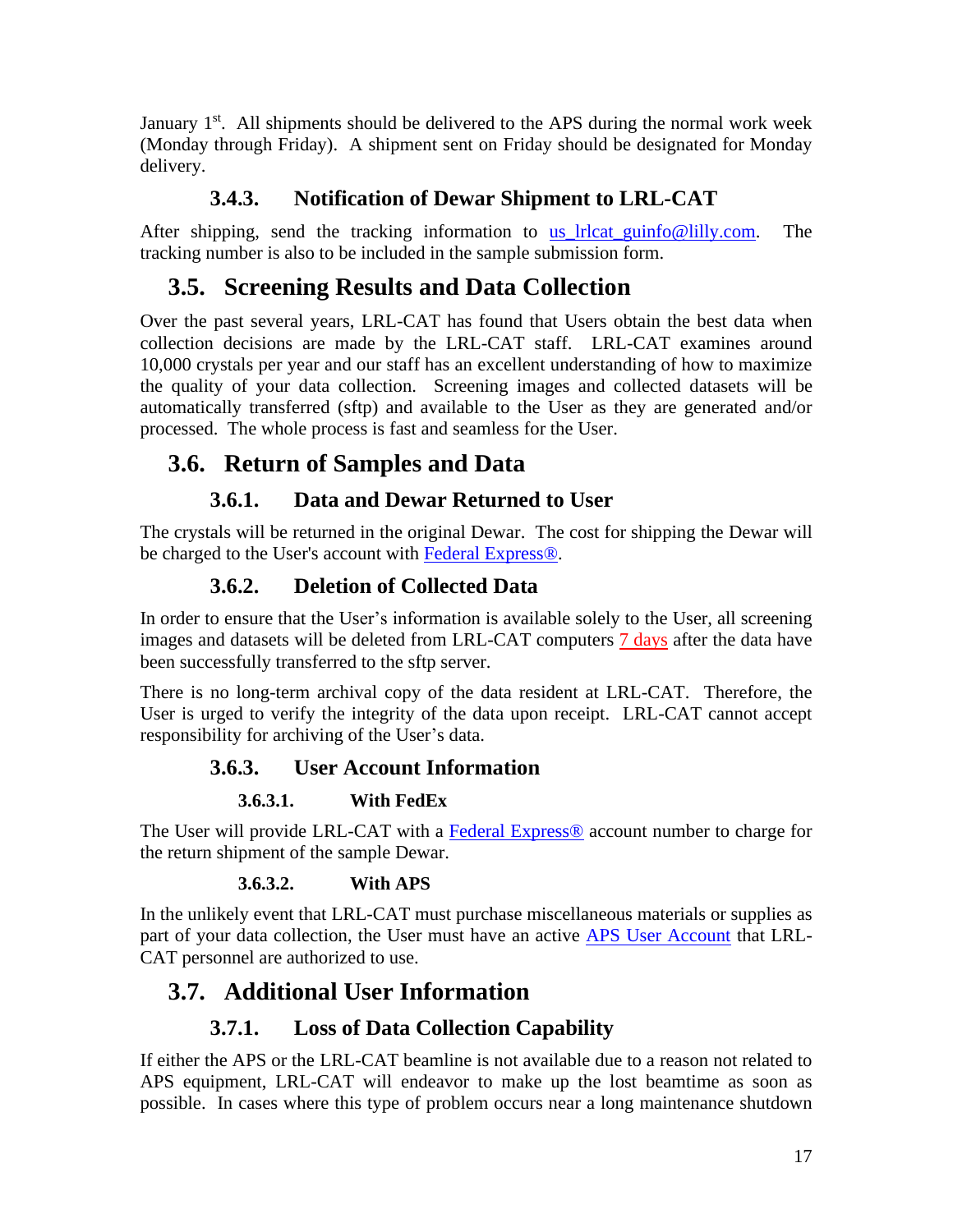of the APS, it may be at least ~1.2 month before LRL-CAT will be able to reattempt the requested data collections.

#### **3.7.2. Publication Acknowledgments**

<span id="page-17-0"></span>All publications that result from work at LRL-CAT must be properly acknowledged in accordance with standard APS Policies.

The following are the required acknowledgments for resources provided by Eli Lilly and Company, the LRL-CAT beamline and the Advanced Photon Source (APS). They MUST be included in all published reports of work undertaken by LRL-CAT (LRL-31ID-D), including journals, books, conference proceedings, or other printed technical media.

#### **3.7.2.1. APS Acknowledgment Statement**

This acknowledgment is required under the terms of all APS User Agreements.

"This research used resources of the Advanced Photon Source; a U.S. Department of Energy (DOE) Office of Science User Facility operated for the DOE Office of Science by Argonne National Laboratory under Contract No. DE-AC02-06CH11357."

#### **3.7.2.2. LRL-CAT Acknowledgment Statement**

In addition to the APS Acknowledgment, the following should be included in publications that reference data obtained at LRL-CAT.

"Use of the Lilly Research Laboratories Collaborative Access Team (LRL-CAT) beamline at Sector 31 of the Advanced Photon Source was provided by Eli Lilly and Company, which operates the facility."

#### **3.7.3. Notification of Publications**

<span id="page-17-1"></span>All Users will provide a copy of any material submitted for publication that is based on work conducted at LRL-CAT beamline to: us lrlcat guinfo@lilly.com. The User is also required to provide similar information to the APS. Further APS publication information can be found [HERE.](https://www.aps.anl.gov/Science/Publications)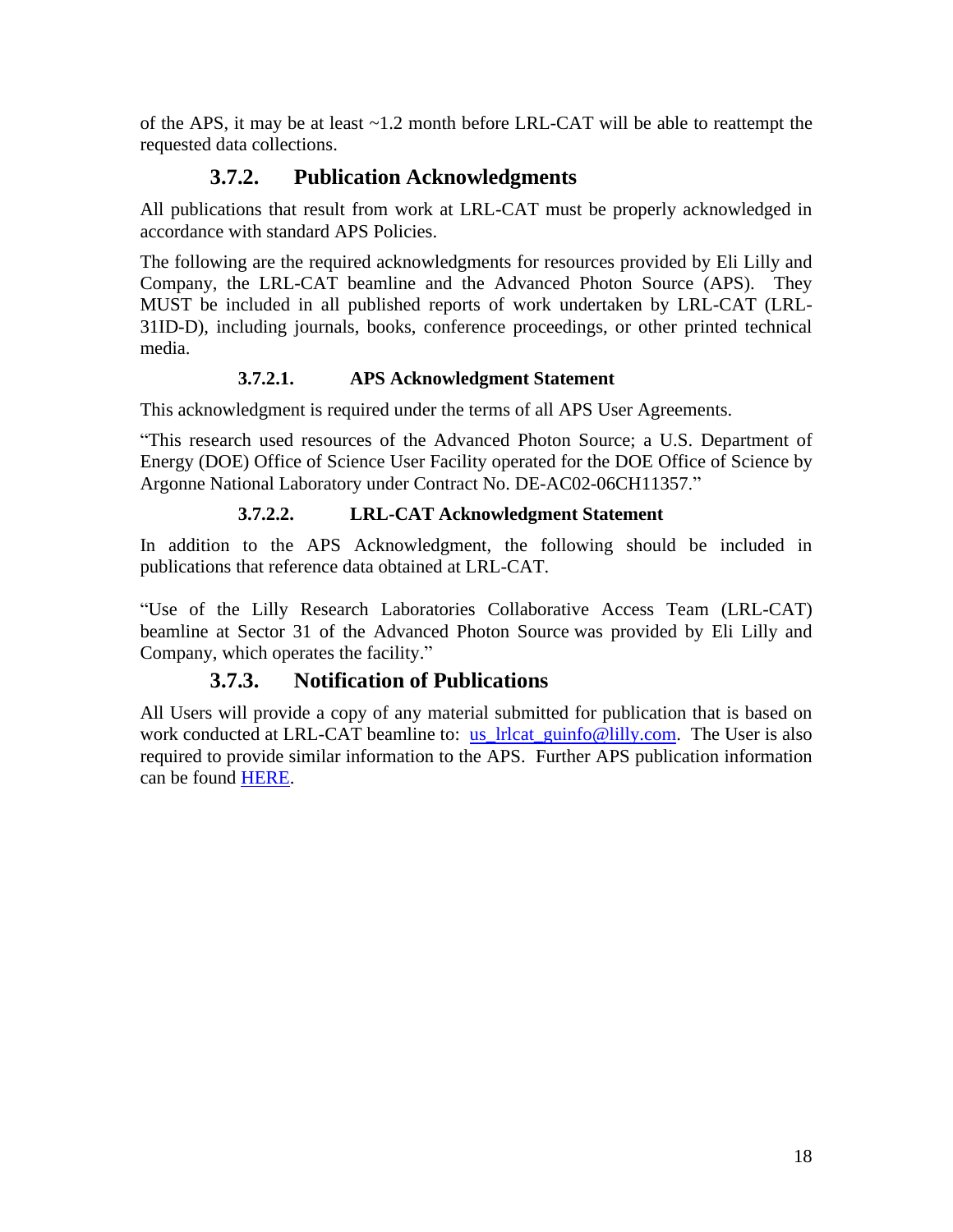## <span id="page-18-0"></span>**4. Materials and Services**

Sources for materials and services described above are as follows:

- For Loops and Pins: [Hampton Research](https://hamptonresearch.com/)
- For Bases:
	- ➢ [Molecular Dimensions](https://www.moleculardimensions.com/), MD7-401 or MD7-400.
- For UniPucks:
	- ➢ [MiTeGen,](https://www.mitegen.com/) UniPuck [Starter Kit:](https://www.mitegen.com/product/universal-pucks-starter-kits/) (SKU) M-CP-UPSK001
	- ➢ [Molecular Dimensions](https://www.moleculardimensions.com/), UniPuck [Starter Kit:](https://www.moleculardimensions.com/products/uni-pucks-and-accessories) MD7-600
- For Dewars: Taylor-Wharton (CX100B-11M) Dry Shipper
	- ➢ [Cole Palmer](https://www.coleparmer.com/i/taylor-wharton-cx100b-11m-cryogenic-shippers-4-4-l-30-day-static-hold-time/4430008?searchterm=CX100B-11M)
	- ➢ [Cryodepot](http://www.cryodepot.com/)
	- ➢ [Fisher Scientific](https://www.fishersci.com/us/en/catalog/search/products?keyword=cryogenic+shippers&nav=)

For Shipping:

Federal Express® <http://www.fedex.com/us/>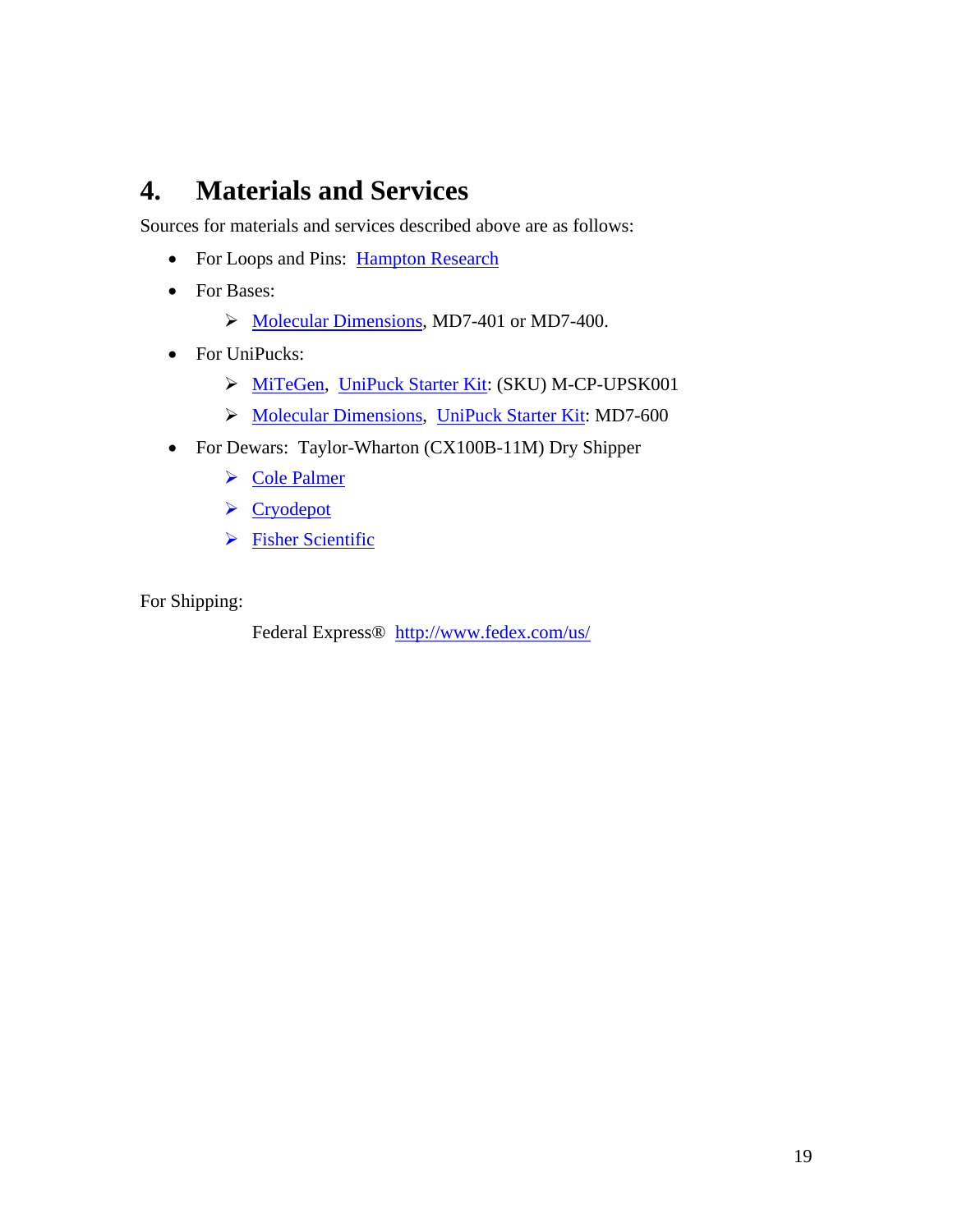## <span id="page-19-0"></span>**5. Contact ID Request Form**

Enter the following contact information for both you and your organization. Please email to [us\\_lrlcat\\_guinfo@lilly.com](mailto:us_lrlcat_guinfo@lilly.com) or [morisco\\_laura@lilly.com.](mailto:morisco_laura@lilly.com) A contact identification number will be assigned to you after your information has been submitted. The contact ID will be emailed to the address entered here. It is to be used for all sample spreadsheets that you submit to LRL-CAT.

#### **Required fields are indicated by an asterisk (\*).**

#### **Organization Information**

| Name:*                                                                                                                                                                                                                         |  |
|--------------------------------------------------------------------------------------------------------------------------------------------------------------------------------------------------------------------------------|--|
|                                                                                                                                                                                                                                |  |
| General Phone: Branch Phone: Branch Phone:                                                                                                                                                                                     |  |
|                                                                                                                                                                                                                                |  |
|                                                                                                                                                                                                                                |  |
|                                                                                                                                                                                                                                |  |
|                                                                                                                                                                                                                                |  |
|                                                                                                                                                                                                                                |  |
| Prov. / County / Etc.: Country: Country:                                                                                                                                                                                       |  |
| <b>Personal Information</b>                                                                                                                                                                                                    |  |
|                                                                                                                                                                                                                                |  |
|                                                                                                                                                                                                                                |  |
|                                                                                                                                                                                                                                |  |
|                                                                                                                                                                                                                                |  |
| Work Phone:* North Phone: * North Phone: * North Phone: * North Phone: * North Phone: * North Phone: * North Phone: * North Phone: * North Phone: * North Phone: * North Phone: * North Phone: * North Phone: * North Phone: * |  |
|                                                                                                                                                                                                                                |  |
|                                                                                                                                                                                                                                |  |
|                                                                                                                                                                                                                                |  |
|                                                                                                                                                                                                                                |  |
|                                                                                                                                                                                                                                |  |
|                                                                                                                                                                                                                                |  |
| User's sftp account information (*if available):                                                                                                                                                                               |  |
|                                                                                                                                                                                                                                |  |
|                                                                                                                                                                                                                                |  |
|                                                                                                                                                                                                                                |  |
|                                                                                                                                                                                                                                |  |
| <b>FedEx Account Number:*</b>                                                                                                                                                                                                  |  |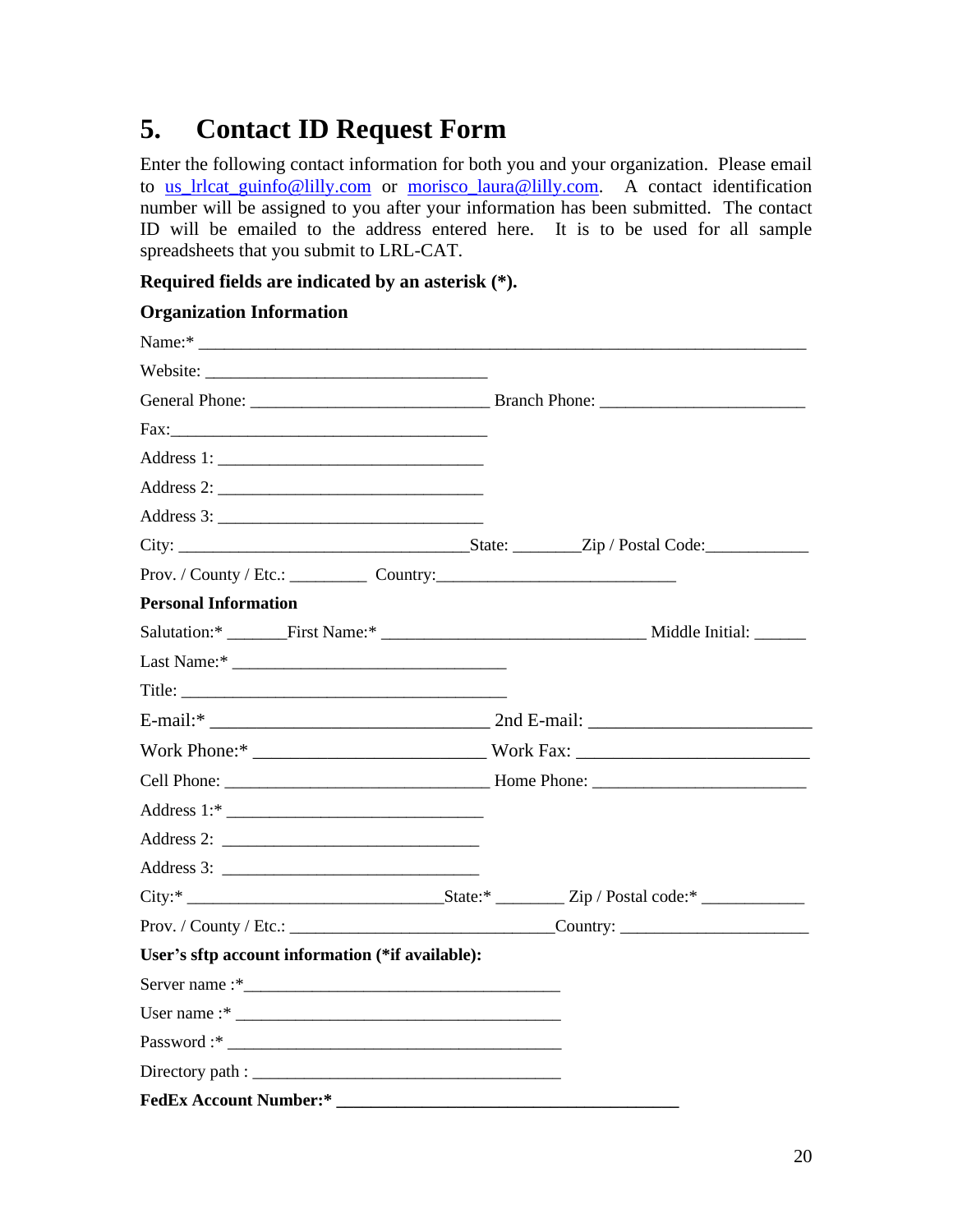## <span id="page-20-0"></span>**6. Express Crystallography Check List**

The following is a Check List of all forms to complete and all materials to procure for successful use of the LRL-CAT Express Crystallography program.

#### **FORMS TO COMPLETE:**

#### **LRL-CAT:**

- Complete the Contact Form (Section 5) and email to: [US\\_LRLCAT\\_GUINFO@LILLY.COM.](mailto:US_LRLCAT_GUINFO@LILLY.COM)
- Obtain 1D barcode labels from LRL-CAT at: US LRLCAT GUINFO@LILLY.COM.
- Obtain and complete the Sample Spreadsheet (screening and data collection instructions) at: [US\\_LRLCAT\\_GUINFO@LILLY.COM.](mailto:US_LRLCAT_GUINFO@LILLY.COM)
- Return the completed Sample Spreadsheet to: [US\\_LRLCAT\\_GUSAMPLES@LILLY.COM](mailto:US_LRLCAT_GUSAMPLES@LILLY.COM)
- Obtain the complete description of the Express Crystallography service and procedures at: [http://lrlcat.lilly.com](http://lrlcat.lilly.com/).
- SAMPLE PREPARATION [\(Section 3.2\)](#page-5-2) and DOCUMENTATION [\(Section 3.3\).](#page-9-0)
- DATA TRANSFER: Either provide information to connect to a User's tested sftp server or ask beamline staff for an account in our sftp server (See Section 3.2.7).

#### **Advanced Photon Source (APS) | (For Non-Proprietary Users only)**

- Register with the APS @ [Users-Information/Getting-Started/User-Checklist](https://www.aps.anl.gov/Users-Information/Getting-Started/User-Checklist) to receive a badge number.
- Complete and submit a "Rapid Access" General User Proposal or request additional beam time at LRL-31-ID-D referencing your GU number at the [Submit](https://www.aps.anl.gov/Users-Information/About-Proposals/Apply-for-Time)  [a Proposal](https://www.aps.anl.gov/Users-Information/About-Proposals/Apply-for-Time) Login.
- Once we confirm receipt of your proposal and approve beam time, submit an (ESAF) at the [Complete an Experimental Safety Assessment Form Login.](https://beam.aps.anl.gov/pls/apsweb/esaf0001.start_page)

#### **MATERIALS & EQUIPMENT NEEDED:**

- Obtain Cryo-Caps : [Molecular Dimensions](https://www.moleculardimensions.com/) (MD7-400, MD7-401)
- Obtain UniPucks
	- [MiTeGen,](https://www.mitegen.com/) [UniPuck Starter Kit:](https://www.mitegen.com/product/universal-pucks-starter-kits/) (SKU) M-CP-UPSK001
	- [Molecular Dimension,](https://www.moleculardimensions.com/) [UniPuck Starter Kit:](https://www.moleculardimensions.com/products/uni-pucks-and-accessories) MD7-600
- Obtain 18 mm Cryo-Loops from: [Hampton Research](http://hamptonresearch.com/product_detail.aspx?cid=24&sid=136&pid=624)
- <span id="page-20-1"></span>• Obtain Taylor-Wharton standard dry shipper (TW CX100B-11M) at: [Cole Palmer,](https://www.coleparmer.com/b/taylor-wharton) [Cryodepot](http://www.cryodepot.com/) & [Fisher Scientific](http://www.fisherscientific.com/)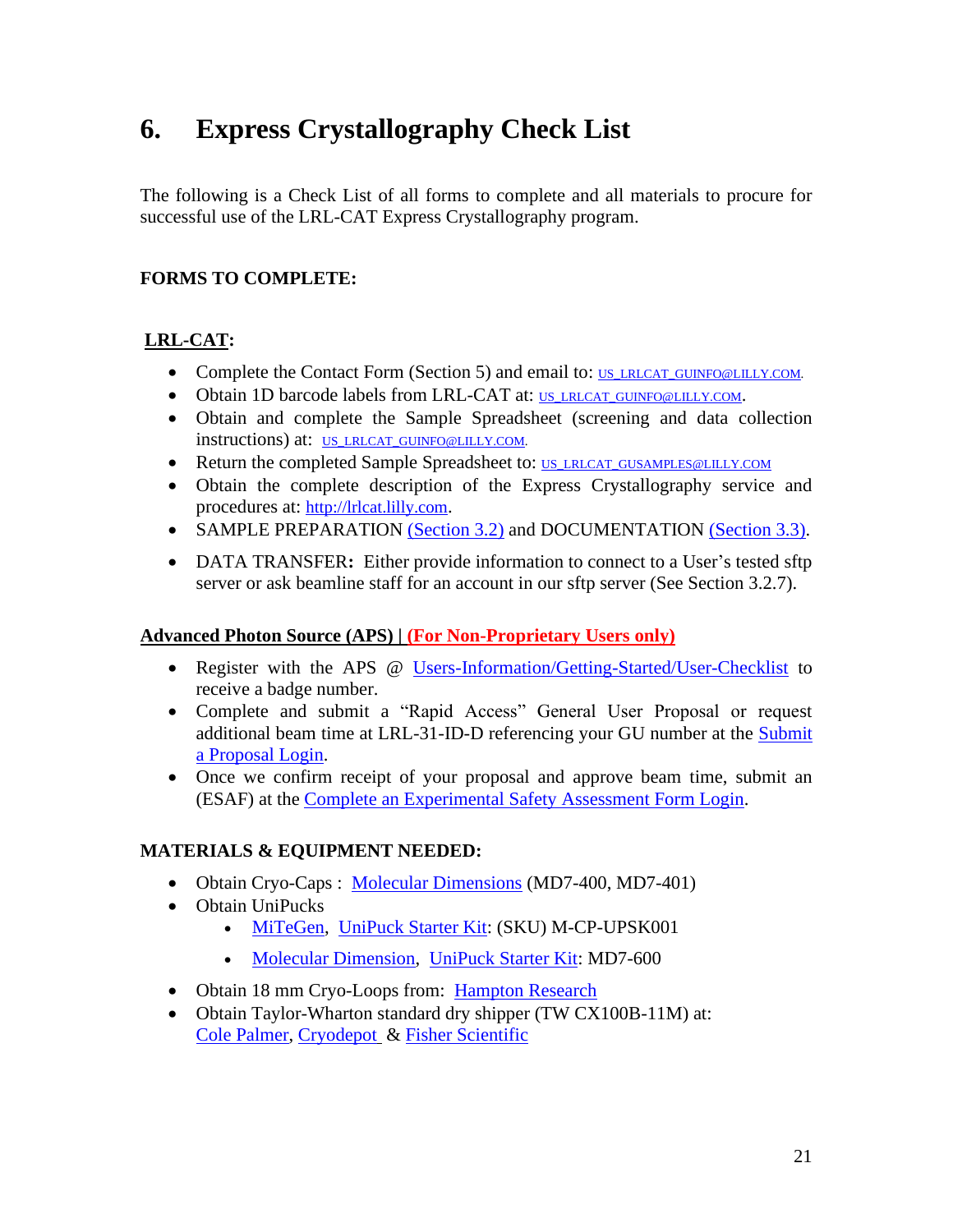# **Appendix A**

#### **1. Legal Terms**

"User Data" means all data and information generated by Eli Lilly and Company (Lilly) on User Materials in the performance of the Data Collection Services or provided to Lilly by User or User Institution.

"User Materials" means all biological or chemical materials provided by User or User Institution to Lilly, including User Crystals.

"Data Collection Services" refers to all activities undertaken by the personnel of LRL Collaborative Access Team ("LRL-CAT") with User Materials in order to acquire User Data. These services are described in detail by this website and its associated documents.

#### **2. Indemnification**

User Institution shall indemnify, defend, and hold harmless Lilly, the directors, officers, and employees of Lilly and the successors and assigns of any of the foregoing (the "Lilly Indemnitee(s)"), from and against all claims, losses, costs, and liabilities (including, without limitation, payment of reasonable attorneys' fees and other expenses of litigation), and shall pay any damages (including settlement amounts) finally awarded, with respect to any claim, suit or proceeding (any of the foregoing, a "Claim") brought by Third Party against an Lilly Indemnitee, arising out of or relating to: (a) the use, handling, transfer or storage of the User Materials or User Data; or (b) a claim that the use by Lilly, User or User Institution of User Materials or User Data, infringes the intellectual property rights of a Third Party; except, in each case, to the extent caused by the gross negligence or willful misconduct of a Lilly Indemnitee and provided further that Lilly provides User Institution with prompt notice of any such claim and the exclusive ability to defend (with the reasonable cooperation of Lilly) or settle any such claim.

#### **3. Limitation of Liability**

No Lilly Indemnitee will be liable for any Claims incurred by User or User Institution as a result of Lilly's performance of Data Collection Services, unless such Claim is due solely to Lilly's gross negligence or willful misconduct. IN NO EVENT SHALL EITHER Lilly BE LIABLE FOR SPECIAL, CONSEQUENTIAL, INCIDENTAL, OR INDIRECT DAMAGES (INCLUDING WITHOUT LIMITATION LOSS OF PROFIT) WHETHER OR NOT USER INSTITUTION HAS BEEN ADVISED OF THE POSSIBILITY OF SUCH LOSS, HOWEVER CAUSED AND ON ANY THEORY OF LIABILITY, ARISING OUT OF THIS AGREEMENT. THESE LIMITATIONS SHALL APPLY NOTWITHSTANDING ANY FAILURE OF ESSENTIAL PURPOSE OF ANY LIMITED REMEDY.

#### **4. Warranty; Disclaimer**

Lilly will use commercially reasonable efforts in performing Data Collection Services. User Institution acknowledges that the provision of Data Collection Services is subject to availability of the Advanced Photon Source. Lilly specifically disclaims any guarantee that the Data Collection Services will be successful, in whole or in part and that User